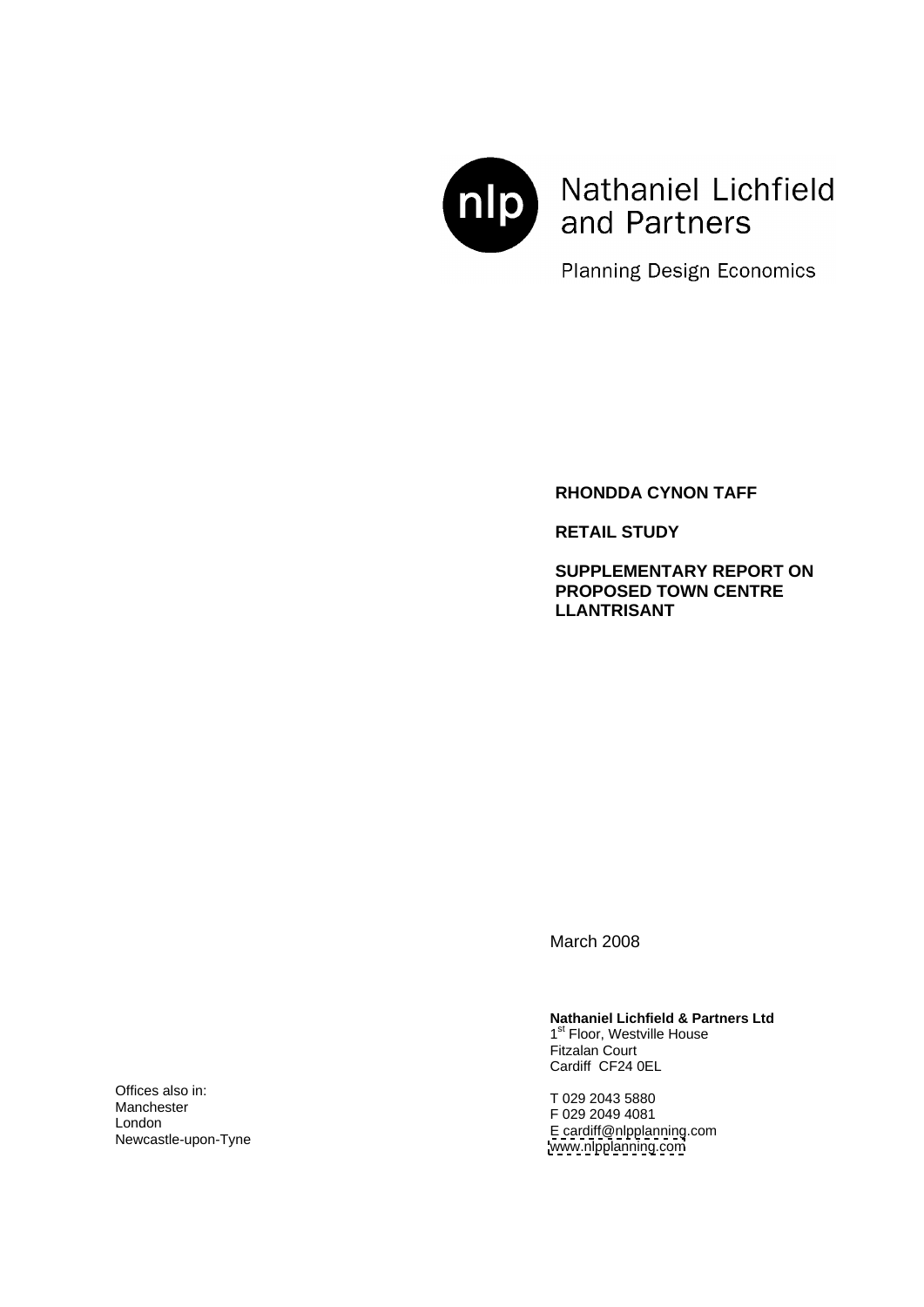# **CONTENTS**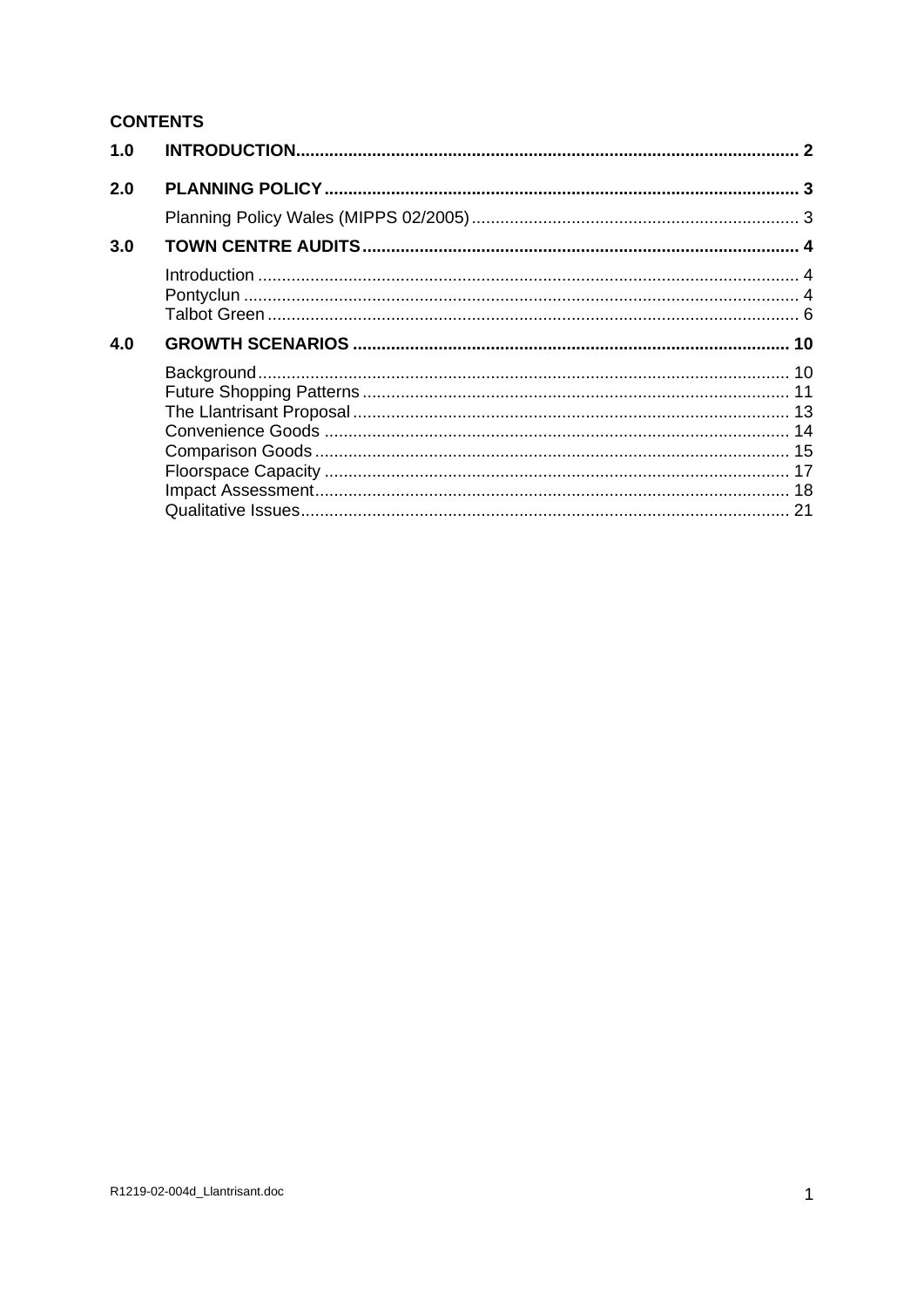## **1.0 INTRODUCTION**

- 1.1 This report has been prepared by Nathaniel Lichfield and Partners (NLP) on behalf of Rhondda Cynon Taff County Borough Council (RCT).
- 1.2 It is a supplementary report to the 2007 Quantitative Update to the RCT Retail Study, and should be read in conjunction with that document.
- 1.3 RCT are currently progressing their Local Development Plan (LDP), and representations have been made through this process to promote a new retail centre
- in Llantrisant.<br>1.4 Consideration has therefore been given to what, if any would be an appropriate size, function and format of a new retail centre in Llantrisant.
- 1.5 In investigating this, consideration has been given to national planning policy (Section 2.0) the strength of the existing retail provision in and around the proposed new centre (Section 3.0) and the impact on other centres in the Borough if the market share and penetration rate of the new town centre was increased to three different levels (Section 4.0).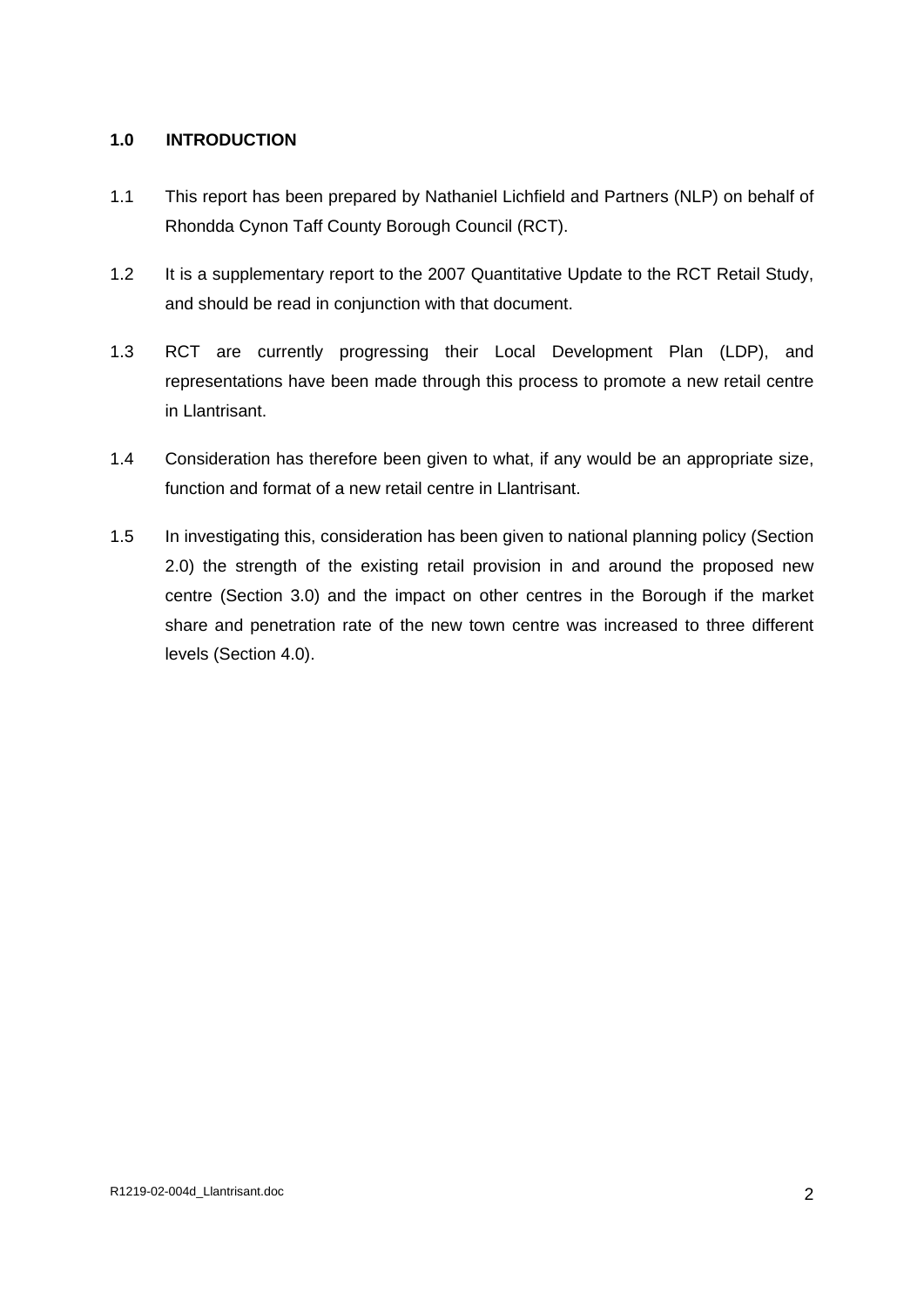# **2.0 PLANNING POLICY**

## **Planning Policy Wales (MIPPS 02/2005)**

- 2.1 Chapter 10 of PPW (as amended by MIPPS 02/2005) contains the Assembly Governments planning policy guidance for retailing and town centres.
- 2.2 It states that the Assembly Government's objectives for retailing and town centres are to:
	- Secure accessible, efficient, competitive and innovative retail provision for all  $\bullet$ communities of Wales, in both urban and rural areas;
	- Promote established town, district, local and village centres as the most appropriate locations for retailing, leisure and for other functions complementary to it;
	- Enhance the vitality, attractiveness and viability of town, district, local and village centres; and to
	- Promote access to these centres by public transport, walking and cycling.  $\bullet$
- 2.3 Local planning authorities should consider through their development plans whether new sites should be identified in town, district, local or village centres for retail development. Paragraph 10.2.2 states that:

"new regional shopping centres, with more than 50,000 sq m of gross floorspace, can have a substantial impact over a wide area and severely harm the nearest major centres. Although there may be circumstances where they could fulfil an important retail need, full account needs to be taken of all likely impacts and it is unlikely that opportunities exist for such a centre in Wales at present."

2.4 Local authorities should adopt a sequential approach to selecting sites where a need is identified. The guidance goes on to advise that local planning authorities should take a positive approach, in partnership with the private sector, in identifying additional sites which accord with this approach.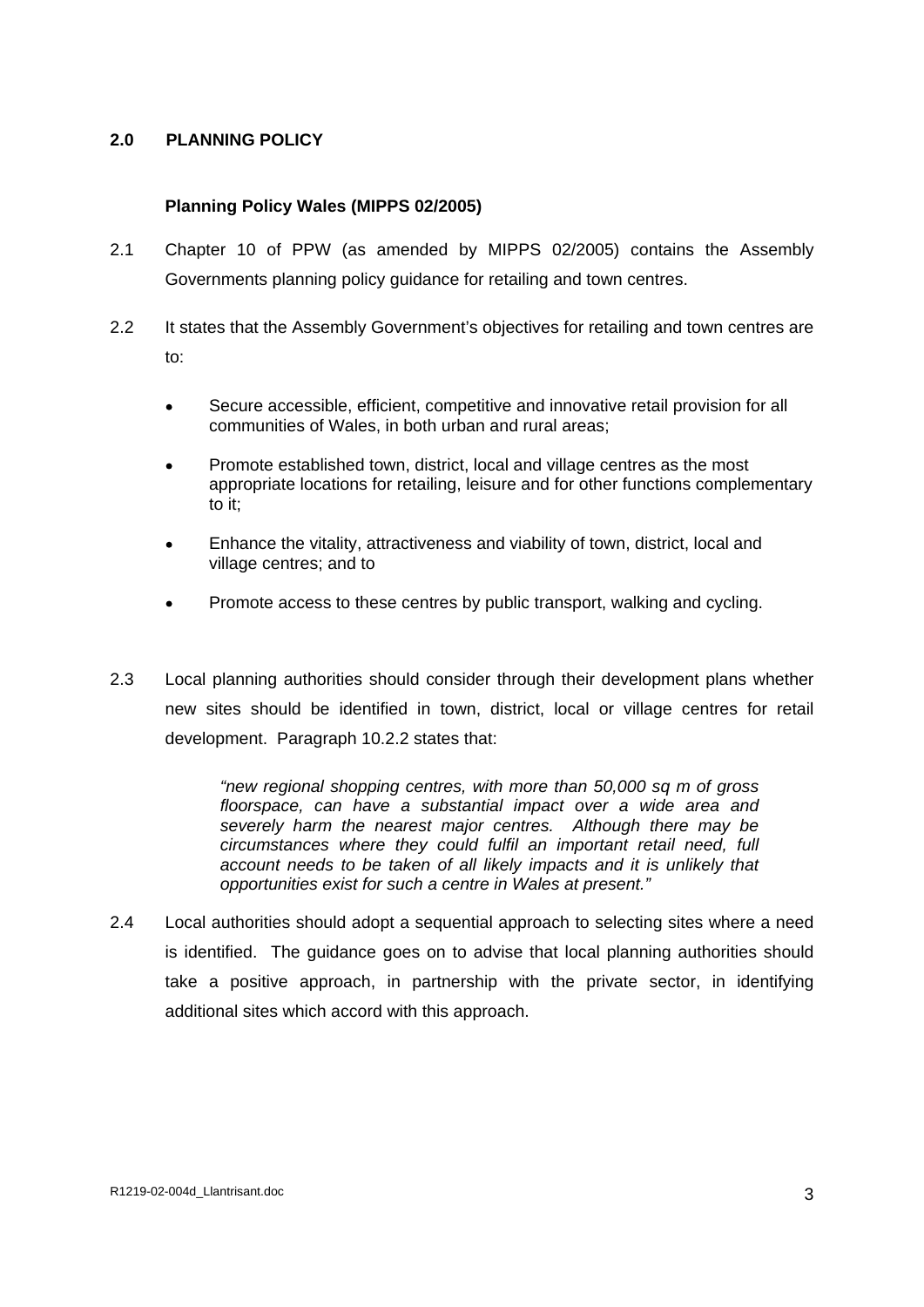# **3.0 TOWN CENTRE AUDITS**

## **Introduction**

3.1 Before assessing the need and potential impact of a new retail centre in Llantrisant, it is important to gain an understanding of the current form and function of the local centres that would be immediately affected by the proposal and their vitality and viability. Consideration has been given to the retail centres of Talbot Green and Pontyclun.

#### **Pontyclun**

- 3.2 Pontyclun is a small shopping centre located in the south of the Borough. It is approximately 12 miles north-west of Cardiff and close to Junction 34 of the M4. The centre is located along one road. Although the centre is small, it performs a number of important functions:
	- Convenience Shopping a medium size Spar, a Ferrari's bakers, Bargain Booze and two independent butchers;
	- Comparison Shopping a number of independent retailers are present within the town. However, there are no national chains;
	- Entertainment and leisure including public houses and restaurants; and  $\bullet$
	- Services including banks and a range of professional services.
- 3.3 Pontyclun has 49 ground floor non-residential units as shown in Table 3.1. The Town Centre has a relatively low proportion of units (34.7%) devoted to comparison retail compared with the national average (48.3%). Conversely the centre has a high proportion of services and miscellaneous uses.
- 3.4 The vacancy rate is much lower than the national average at only 4.1%. One unit which was previously a newsagent's has only recently become vacant and both units are relatively small.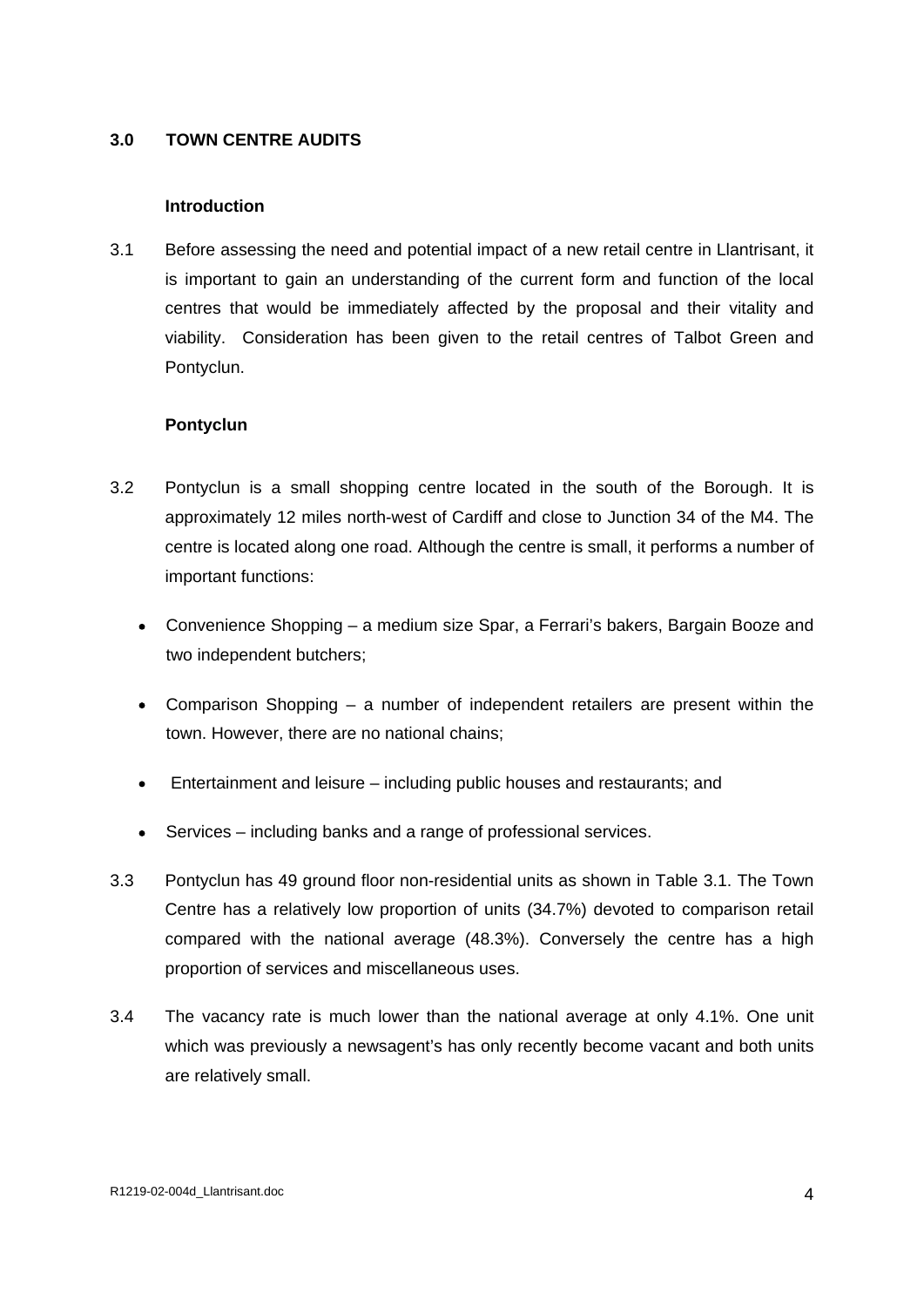## **Table 3.1: Pontyclun Mix of Uses**

| <sup>I</sup> Type of Unit | Number of Units   Proportion of Total Number of Units (%) |                             |
|---------------------------|-----------------------------------------------------------|-----------------------------|
|                           | <b>Pontyclun</b>                                          | <b>GB Average</b><br>$(\%)$ |
| Comparison Retail         | 33.3                                                      | 48.3                        |
| Convenience Retail        | 11.1                                                      |                             |
| Services/Misc             |                                                           | 31.6                        |
| Vacant/Under              |                                                           | 10.7                        |
| Construction              |                                                           |                             |
| <b>Total</b>              |                                                           | 100                         |

3.5 Pontyclun has a small number of convenience outlets with a butchers, bakers and Spar shop present. In terms of comparison shops, there is representation in less than half of the categories outlined in Table 3.2.

| <b>Type of Unit</b>                 | Pontyclun        |      | GB Average (%) |
|-------------------------------------|------------------|------|----------------|
|                                     | <b>Number of</b> |      |                |
|                                     | Units            |      |                |
| <b>Clothing and Footwear</b>        |                  | 13.3 |                |
| Furniture, carpets and Textiles     |                  | 13.3 |                |
| Booksellers, arts, craft and        |                  |      |                |
| stationers                          |                  |      |                |
| Electrical, games, music,           |                  | 6.7  |                |
| photography                         |                  |      |                |
| DIY, hardware and homewares         |                  |      |                |
| China, glass, gifts and fancy goods |                  |      |                |
| Cars, motorcycles and motor         |                  |      |                |
| accessories                         |                  |      |                |
| Chemist, drugstore, opticians       |                  | 20   |                |
| Variety, Department and catalogue   |                  |      |                |
| Florists, nurserymen and seedsmen   |                  | 6.7  |                |
| Toys, hobby, cycle, sport           |                  |      |                |
| Jewellers                           |                  |      |                |
| Other Comparison retailers          |                  | 40   |                |
| <b>TOTAL</b>                        |                  | 100  | 100            |

**Table 3.2: Pontyclun Breakdown of Comparison Shops**

3.6 The centre has a relatively high number of service uses for its size in particular banks and other financial services and hair salons and beauty parlours. There is also a high number of restaurants, cafés, takeaways and pubs. However, due to the size of the centre this does not give rise to concern.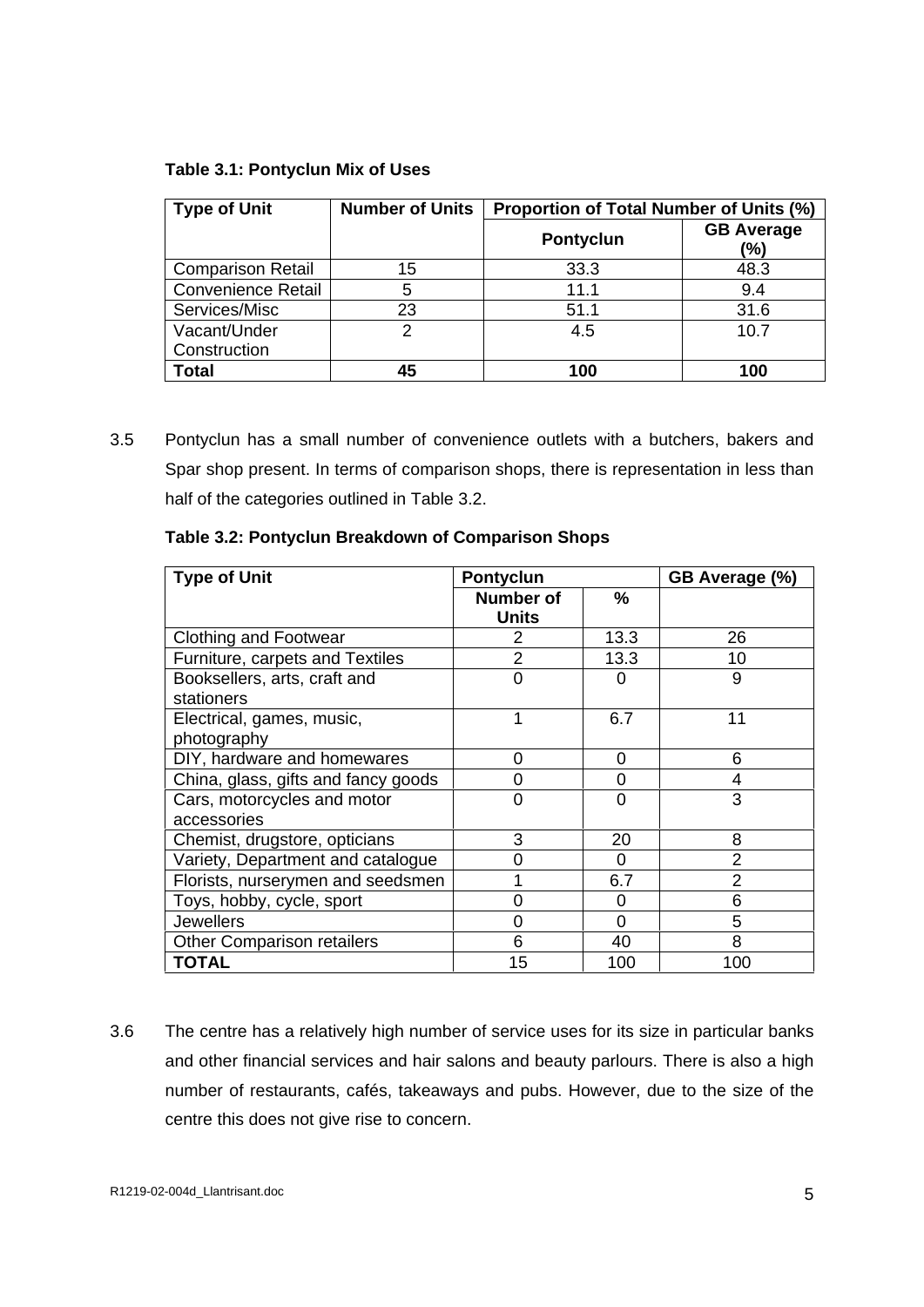## **Table 3.3: Pontyclun Breakdown of Service Uses**

| Type of Use                             | Pontyclu.       |              | <b>GB</b> Average |
|-----------------------------------------|-----------------|--------------|-------------------|
|                                         | Number of Units |              |                   |
| Restaurant, café, takeaways & pubs      |                 |              |                   |
| Banks and Financial and other           |                 | າ∩ ⊳<br>JU.J |                   |
| services                                |                 |              |                   |
| <b>Estate Agents and Valuers</b>        |                 |              |                   |
| Travel Agents                           |                 |              |                   |
| <b>Hairdressers and Beauty Parlours</b> |                 |              |                   |
| <b>Laundries and Dry Cleaners</b>       |                 |              |                   |
| <b>TOTAL</b>                            |                 | 100          | ∩∩ ו              |

- 3.7 The topography of the town centre is flat. The majority of the shopping units are in traditional units resembling the prevailing residential style and are housed by predominantly local independent traders rather than national multiples. It is a relatively busy centre in terms of both pedestrian and vehicular flows and appears to be well used by local residents.
- 3.8 The centre is accessed via strong road links from the A4222 as well as benefiting from a rail link within the centre. There is limited off-street car parking to the south west of the centre, along the road Heol Yr Orsaf. However, there is some on-street parking spaces provided along the main street.
- 3.9 Pontyclun is relatively vibrant for its position in the retail hierarchy, with low vacancy rates and a range of shops and services catering for the everyday needs of local residents. The independent retailers appear to be able to compete with the Leekes department store outside the town and the national multiple retailers at Talbot Green.

## **Talbot Green**

3.10 Talbot Green is a district centre which lies approximately 12 miles north-west of Cardiff. The original shopping area comprises one main street, Talbot Road and a secondary street around the local bus station. It extends approximately 400 metres east to west. This original retail core of the town lies immediately adjacent to the modern Talbot Green Retail Park and a short walk from the Glamorgan Vale Retail Park both of which house a number of large retail units (Next, Matalan, Comet etc) and a Tesco Extra Superstore.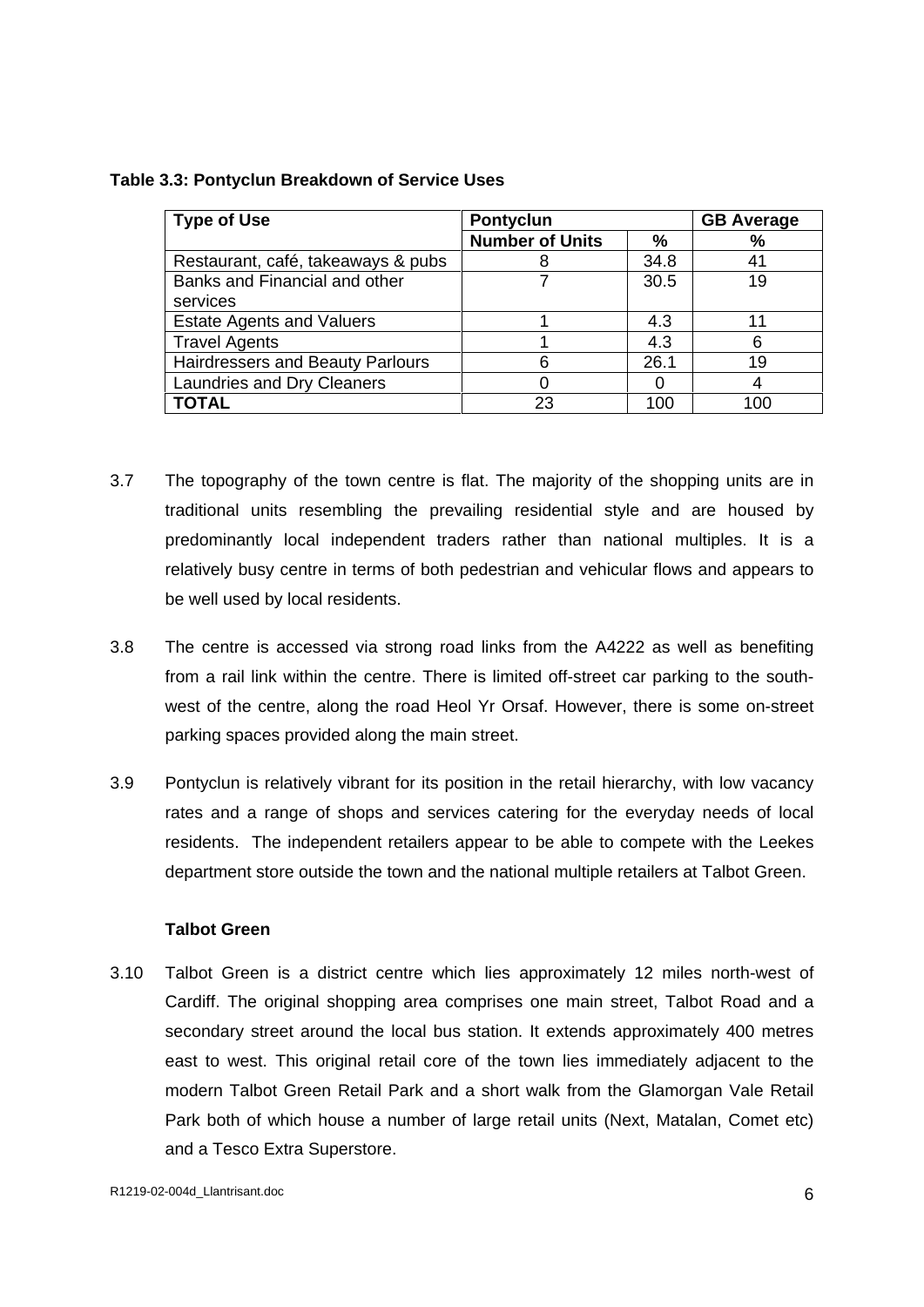- 3.11 Talbot Green performs a number of important roles:
	- Convenience shopping the Tesco and Aldi stores and a limited range of other small convenience retail facilities;
	- Comparison Shopping a small number of comparison shops in the original core  $\bullet$ and a range of national retailers in large units on the retail parks;
	- Eating Establishments a limited range of fast food takeaways and restaurants; and
	- Services a range of services including banks and financial/professional services.
- 3.12 Talbot Road comprises 72 ground floor non-residential units as shown in Table 3.4. This is a decrease of one unit since the NLP Street Survey in 2003. As in 2003 the centre has a small number of retail uses and a high proportion of service and miscellaneous uses. There are only 2 vacant units along Talbot Road, representing a vacancy rate of less than 3%. Within the two retail parks there are 28 units all of which are occupied.

| Type of Unit        | Number of Units |               |                 |       |                      |        | <b>Proportion of Total Units (%)</b> |              |         |
|---------------------|-----------------|---------------|-----------------|-------|----------------------|--------|--------------------------------------|--------------|---------|
|                     | <b>Talbot</b>   | <b>Talbot</b> | $\sqrt{G}V$     | Total | <b>Talbot</b>        | Talbot | <b>GV</b>                            | <b>Total</b> | l UK    |
|                     | Road            | Green         | <b>Retail</b>   |       | Green                | Green  | <b>Retail</b>                        |              | Average |
|                     |                 | Retail        | Park            |       | High                 | Retail | Park                                 |              |         |
|                     |                 | Park          |                 |       | Street               | Park   |                                      |              |         |
| <b>Comparison</b>   | າາ<br>$\sim$    | - 14          | 1 V             | 46    | 30.5                 | 87.5   | 83.33                                | 46           | 48.3    |
| Retail              |                 |               |                 |       |                      |        |                                      |              |         |
| Convenience         |                 |               |                 |       | 4.2                  | 6.25   | 8.33                                 |              | 9.4     |
| Retail              |                 |               |                 |       |                      |        |                                      |              |         |
| Services/           | 45.             |               |                 | -47   | 62.5                 | 6.25   | 8.33                                 | -47          | 31.6    |
| Misc.               |                 |               |                 |       |                      |        |                                      |              |         |
| Vacant              |                 |               |                 |       | $\sim$ $\sim$<br>z.o |        |                                      |              | 10.7    |
| <b>Under</b>        |                 |               |                 |       |                      |        |                                      |              |         |
| <b>Construction</b> |                 |               |                 |       |                      |        |                                      |              |         |
| <b>Total</b>        | 70<br>$\sim$    |               | 12 <sup>1</sup> | 100   | 100                  | 100    | 100                                  | 100          | 100     |
|                     |                 |               |                 |       |                      |        |                                      |              |         |

## **Table 3.4: Talbot Green Mix of Uses**

3.13 Talbot Green's retail centre has a convenience offer dominated by the Tesco Extra store on the Retail Park, and has a small number of comparison retailers covering most categories of goods (Table 3.5), which is a slight improvement since 2003. Most of the comparison shops along Talbot Road are small independent traders with the major UK multiple retailers located within the retail parks.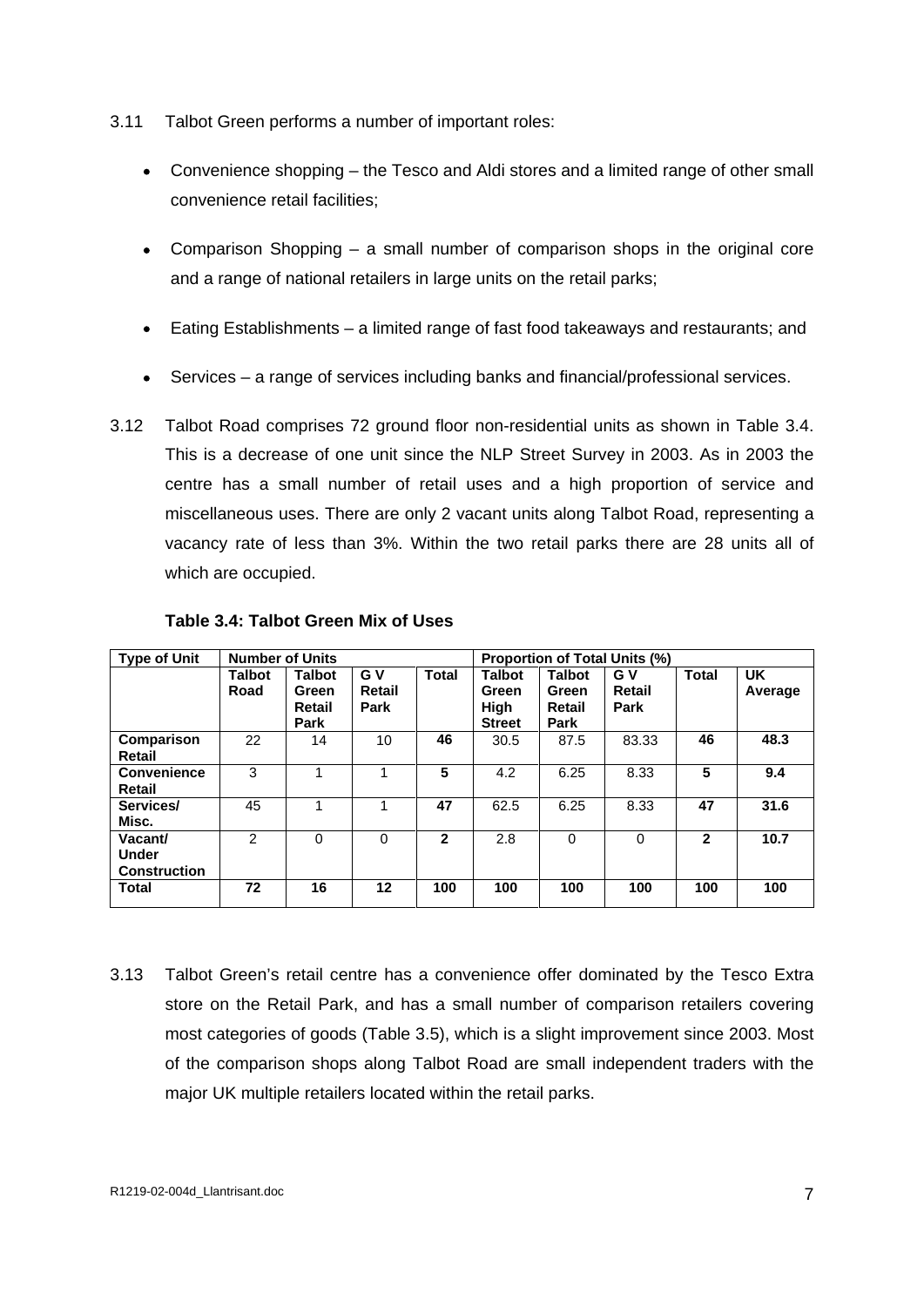| <b>Type of Unit</b>                                                                                                                         | <b>Talbot Road</b> |            | <b>Talbot Green</b><br><b>Retail Park</b> |                 | Glamorgan<br><b>Vale Retail</b><br>Park |                | GB<br>Average     |
|---------------------------------------------------------------------------------------------------------------------------------------------|--------------------|------------|-------------------------------------------|-----------------|-----------------------------------------|----------------|-------------------|
|                                                                                                                                             | No. of<br>Units    |            | No. of<br>Units<br>$\%$                   | No. of<br>Units |                                         | <b>Total</b>   | (%)<br>$\%$       |
| <b>Clothing and<br/>Footwear<br/>Furniture, carpets<br/>and Textiles</b>                                                                    |                    | 9.1        |                                           | 42.9            | 30                                      |                | 26                |
|                                                                                                                                             |                    | 9.1        |                                           |                 | 20                                      |                | 8.7<br>10         |
| Booksellers, arts,<br>craft and<br>stationers<br>Electrical, games,                                                                         |                    | 9.1        |                                           | 7.1             |                                         | $\mathbf{3}$   | $\vert 6.5 \vert$ |
| music,<br>photography                                                                                                                       |                    | 13.7       |                                           | 14.3            |                                         |                | 10.9<br>11        |
| DIY, hardware and                                                                                                                           |                    |            |                                           |                 | 10                                      |                | 2.2               |
|                                                                                                                                             |                    | 4.5        |                                           |                 |                                         |                | 2.2               |
| homewares<br>China, glass, gifts<br>and fancy goods<br>Cars, motorcycles<br>and motor<br>accessories                                        |                    |            |                                           |                 | 1 <sub>0</sub>                          |                | 4.3               |
| Chemist,                                                                                                                                    |                    | 9.1        | 7.1                                       |                 |                                         | - 3            | 6.5               |
| drugstore,<br>opticians<br>Variety,<br>Department and                                                                                       |                    |            | 7.1                                       |                 | 10 <sup>1</sup>                         |                | 4.3               |
| catalogue<br>Florists,<br>nunserymen and<br>seedsmen<br>Toys, hobby,<br>cycle, sport<br>Jewellers<br>Other Comparison<br>retailers<br>TOTAL |                    | 9.1        |                                           |                 |                                         | $\overline{2}$ | 4.3               |
|                                                                                                                                             |                    | 4.5        |                                           | 14.3            | 10                                      | $\overline{4}$ | $\sqrt{8.7}$      |
|                                                                                                                                             |                    | $1 \t 4.5$ |                                           | - 0 - 1         |                                         |                | 0 0 1 2.2 5       |
|                                                                                                                                             |                    | 22.8       | 7.1                                       |                 | 10                                      |                | 15.3              |
|                                                                                                                                             | $22 100$           |            | 14                                        |                 | $100$ $10$ $100$                        |                | 100               |

## **Table 3.5: Talbot Green Breakdown of Comparison Shops**

- 3.14 Talbot Road has a particularly high level of financial and professional services, which account for over half of the service outlets. Talbot Green is represented by five banks/building societies and a large number of other associated financial services (Table 3.6). This high level of services is expected given the size of the centre and therefore does not give rise to concern.
- 3.15 The centre also has 3 restaurants, 2 public houses, 4 takeaways and 1 café. However, it is also considered that due to the limited size of the centre that this high level of eating establishments is to be expected and is not seen as detrimental to the vitality and viability of the centre.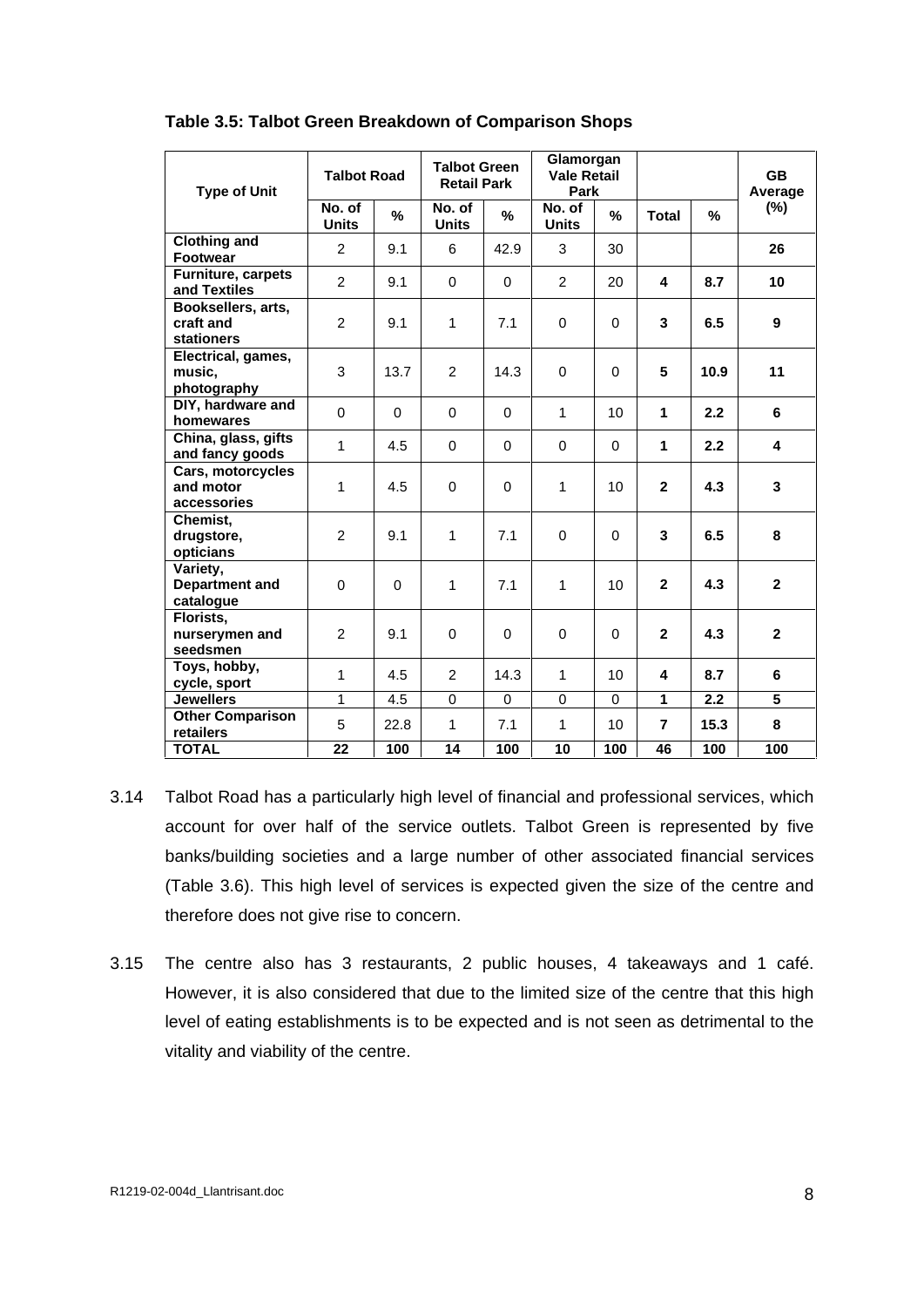| Type of Use             | <b>Talbot Road</b> |                      | <b>Talbot Green</b> |          | Glamorgan          |               | Total                                                                 |                |
|-------------------------|--------------------|----------------------|---------------------|----------|--------------------|---------------|-----------------------------------------------------------------------|----------------|
|                         |                    |                      | <b>Retail Park</b>  |          | <b>Vale Retail</b> |               |                                                                       |                |
|                         |                    |                      |                     |          | Park               |               |                                                                       |                |
|                         | Number             |                      | <b>Number</b>       |          | Number             | <b>Number</b> |                                                                       | اف ا           |
|                         | of Units           |                      | of Units            | of Units |                    | of Units      |                                                                       | Average        |
|                         |                    |                      |                     |          |                    |               |                                                                       |                |
| Restaurant, café,       |                    | $\vert$ 22.3 $\vert$ |                     | 100      |                    | 100           | $\frac{12}{25.5}$ $\frac{17}{4}$                                      |                |
| takeaways &             |                    |                      |                     |          |                    |               |                                                                       |                |
|                         |                    |                      |                     |          |                    |               |                                                                       |                |
| pubs<br>Banks and       | $\sim$             | 48.9                 | ∪ ∪                 |          |                    |               | 22 46.8                                                               | 19             |
| Financial and           |                    |                      |                     |          |                    |               |                                                                       |                |
| other services          |                    |                      |                     |          |                    |               |                                                                       |                |
| <b>Estate Agents</b>    |                    |                      |                     |          |                    |               | $\vert$ 12.8 $\vert$                                                  |                |
| and Valuers             |                    |                      |                     |          |                    |               |                                                                       |                |
| <b>Travel Agents</b>    |                    |                      |                     |          |                    |               | 4.3                                                                   |                |
| <b>Hairdressers and</b> |                    | 8.9                  |                     |          |                    |               | $\begin{array}{ c c c c c } \hline \text{8.5} & \text{ } \end{array}$ | 19             |
| <b>Beauty Parlours</b>  |                    |                      |                     |          |                    |               |                                                                       |                |
| <b>Laundries and</b>    |                    |                      |                     |          |                    |               | 2.1                                                                   |                |
| Dry Cleaners            |                    |                      |                     |          |                    |               |                                                                       |                |
| <b>TOTAL</b>            |                    | $\vert$ 100          |                     | 100      |                    | 100           |                                                                       | 47   100   100 |

#### **Table 3.6: Talbot Green Breakdown of Service Uses**

- 3.16 Shop units within the original retail core include traditional shop designs and converted residential dwellings and larger purpose built retail units behind the bus
- station and within the retail parks.<br>3.17 Talbot Green has good accessibility via the A4119 dual carriageway and the centre is generally congestion free. The centre has limited car parking provision but there is some on-street parking and considerable parking space within the retail park,<br>although the retail park car parks suffer from congestion at peak times.<br>3.18 In addition to good car access, Talbot Green has a bus station in
- original shopping area. This provides excellent links for shoppers to travel to the centre by public transport.
- 3.19 In conclusion, the land use mix and low vacancy rates in Talbot Green indicate a relatively vital and viable retail centre. The composition of Talbot Road has not changed to a dramatic extent since the NLP Street Survey undertaken in 2003, and therefore the development of the Talbot Green retail park has not damaged the vitality and viability of the original retail core. This is most likely because Talbot Road was already dominated by service uses and the original retail centre of the town now complements the higher order retailing of the Retail Park.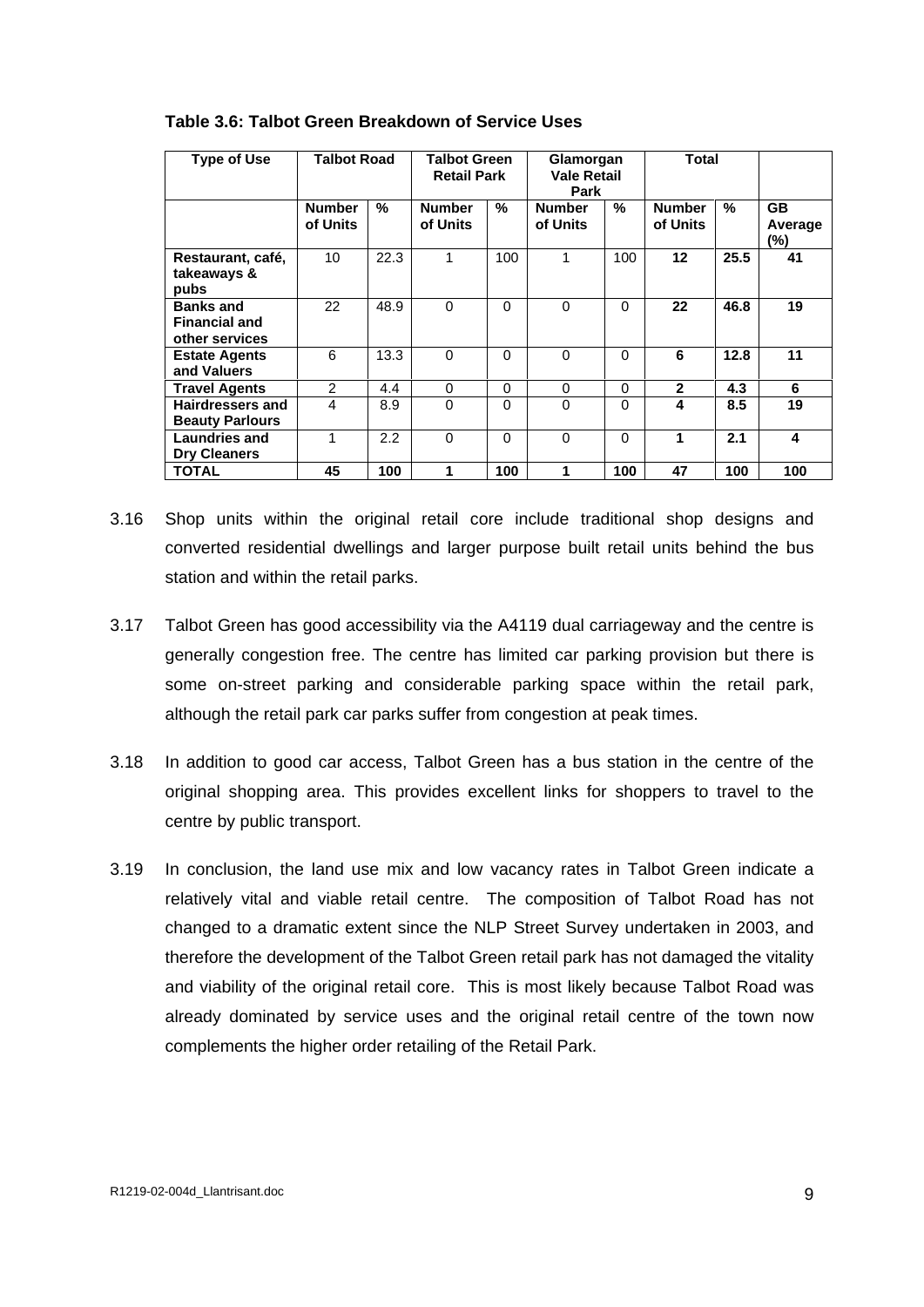# **4.0 GROWTH SCENARIOS**

## **Background**

- 4.1 The Borough Retail Study and 2007 quantitative update assesses retail capacity and quantitative need, making some adjustments for retail commitments such as the Pontypridd town centre development and Asda at Tonypandy which are anticipated to
- have some affect on shopping patterns within the Borough.<br>4.2 The extent of the Borough within the study area broadly equates to Zones 1 4 as follows, with the proposed town centre located in Zone 4:
	- $\bullet$ Zone 1 – Aberdare
	- $\bullet$ Zone 2 – Tonypandy/Porth
	- Zone 3 Pontypridd/Mountain Ash
	- Zone 4 Llantrisant/Talbot Green
- 4.3 For the Borough as a whole the following projections of quantitative need for additional convenience and comparison goods floorspace were identified:

## **Table 4.1 Borough Floorspace Requirements (Including allowance for Commitments)**

|                                        | 2011<br>⊷ | 2016          | 2021                         |
|----------------------------------------|-----------|---------------|------------------------------|
| Convenience floorspace sq m net        |           | $\sim$ $\sim$ | $\Omega$ $E\Omega$<br>$\sim$ |
| Comparison goods floorspace sq m net   |           |               | 24.777<br>21.111             |
| Comparison goods floorspace sq m gross |           |               | 31,099                       |

- 4.4 The hiatus in any significant quantitative need for comparison goods floorspace to 2021 is predominantly as a result of the Angharad Walk commitment in Pontypridd and Tirfounder Fields commitment in Aberdare being anticipated before 2016 and absorbing the majority of capacity in the Borough.
- 4.5 In qualitative terms it was concluded that there was no specific need for further retail warehouse floorspace in the Borough.
- 4.6 Whilst the overall need in the Borough for convenience floorspace at 2011 and 2016 is assessed to be low (748 and 1,616 sq net), this reflects the fact that most zones in the Borough were assessed to have an over-supply of existing and committed floorspace, whilst Zone 4, had expenditure capacity of around £18 million,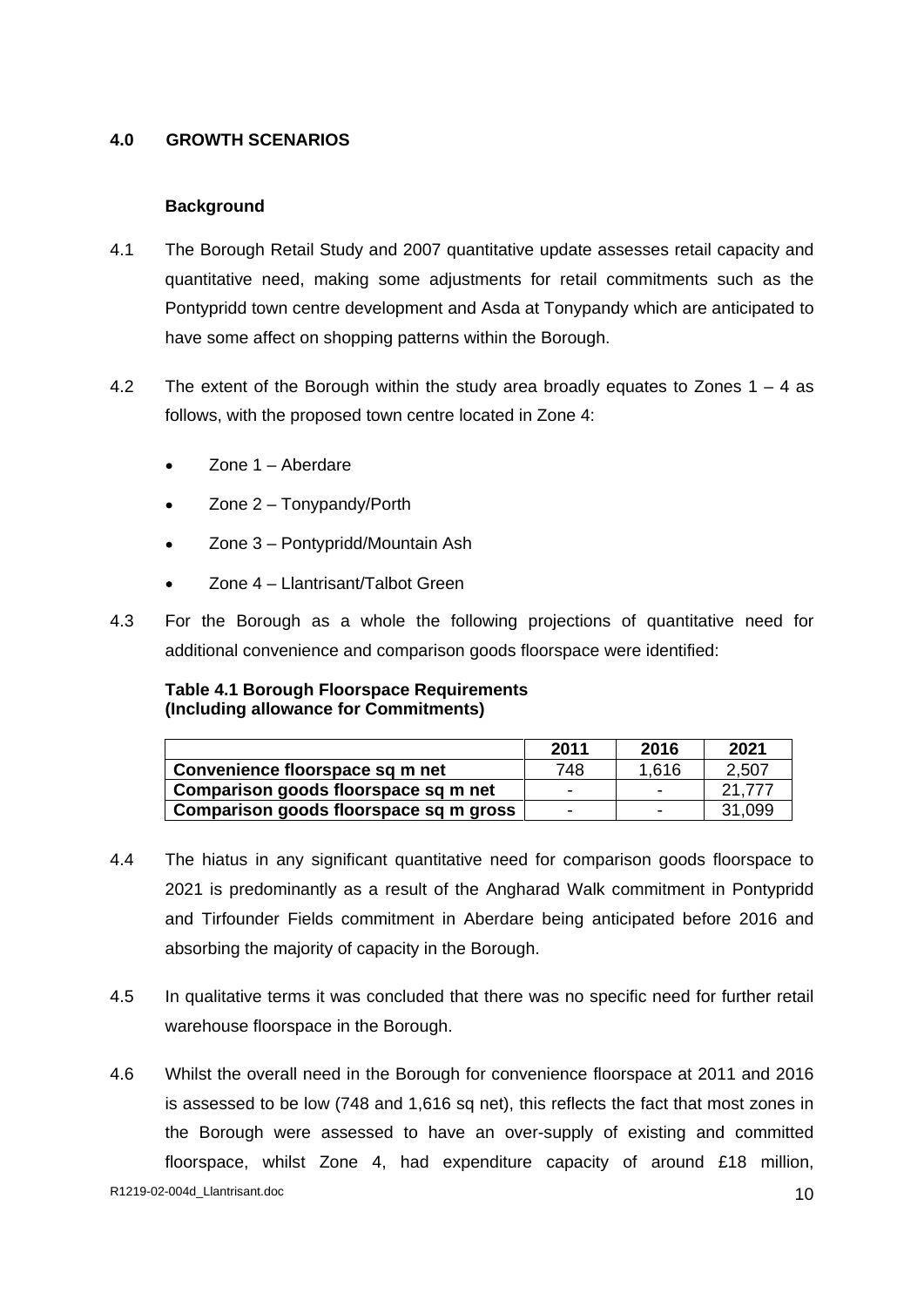predominantly due to the high turnover of the Tesco at Talbot Green. It was therefore recommended that a new supermarket in the Zone 4 area (Talbot Green) would be desirable to meet future need and alleviate customer congestion at the Tesco Talbot Green store. **Green store** and the store of the store of the store of the store of the store of the store of the store of the store of the store of the store of the store of the store of the store of the store of the store

4.7 The floorspace requirements identified in Table 4.1 were projected in the Retail Study on the basis of market shares estimated from the results of a household survey of the study area, adjusted at 2011 to take account of retail commitments such as the Asda at Tonypandy, Tirfounder Fields in Aberdare and the Angharad Walk scheme.

# **Future Shopping Patterns**

- 4.8 Major retail development at Llantrisant will inevitably change shopping patterns in the sub-region. The consideration of the appropriate level of retail development at Llantrisant will be dependant on a number of interrelated issues, as follows:
	- What level of increase in market share/expenditure retention is realistically  $\bullet$ achievable bearing in mind over-lapping catchment areas and the competition from other centres e.g. Cardiff and Pontypridd?
	- $\bullet$ Will the likely changes in shopping patterns lead to more or less sustainable patterns of shopping i.e. changes to the number and length of car borne shopping trips?
	- Will the likely trade draw from other centres harm the vitality and viability of those centres e.g. Pontypridd and Angharad Walk?
- 4.9 The market shares anticipated at 2011 for convenience and comparison goods are set out in Tables 4.2 and 4.3 below. The Retail Study assumes that these 2011 market shares will remain constant at 2016 and 2021.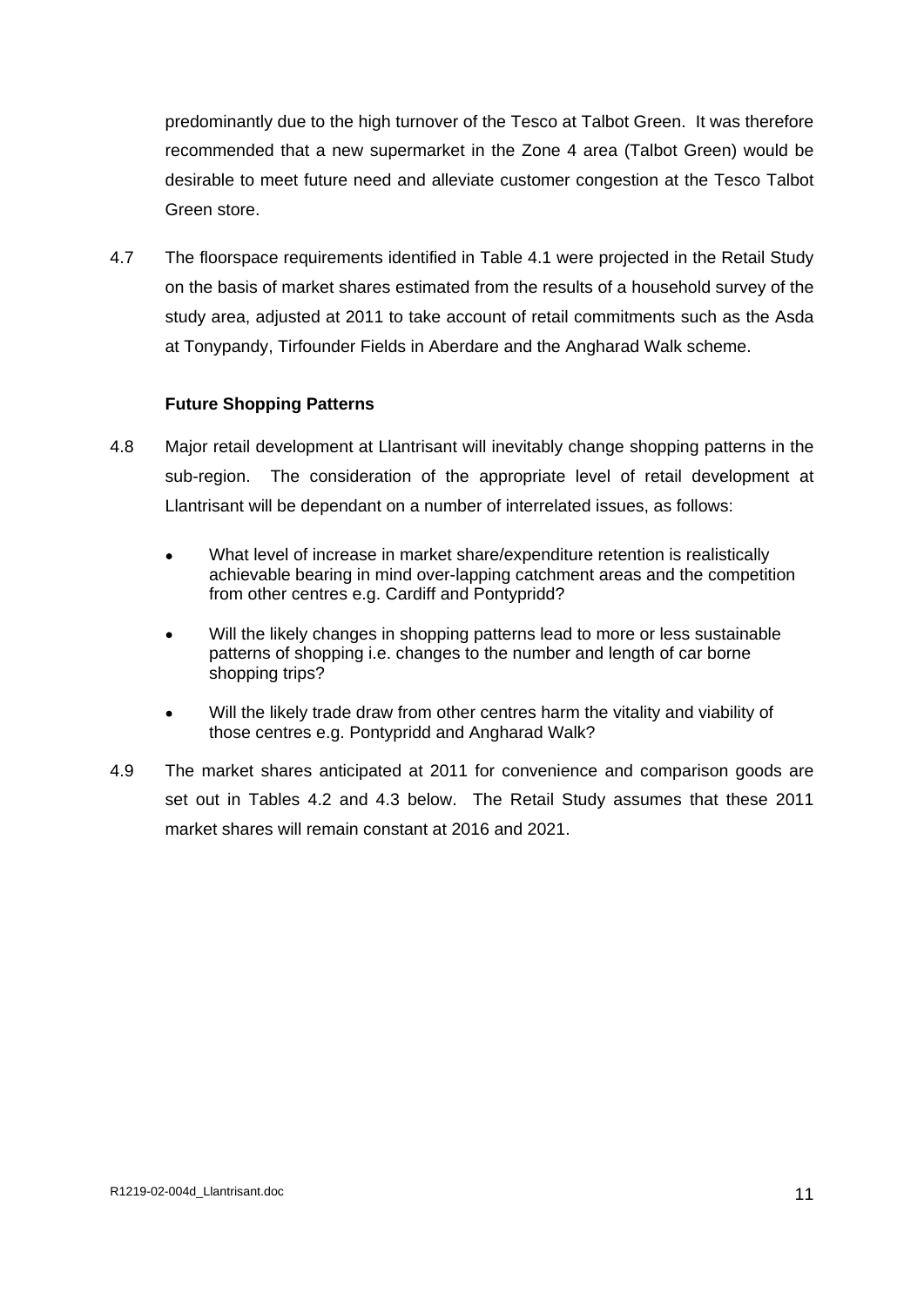## **Table 4.2 Existing Comparison Goods Market Shares 2011 Adjusted for Commitments**

| <b>Centre/Facilities</b>              |            |      |      |            |      |            |         | Zone 1   Zone 2   Zone 3   Zone 4   Zone 5   Zone 6   Zone 7   Zone 8   Inflow |       |
|---------------------------------------|------------|------|------|------------|------|------------|---------|--------------------------------------------------------------------------------|-------|
|                                       |            |      |      |            |      |            |         |                                                                                |       |
| <b>Market Share</b>                   |            |      |      |            |      |            |         |                                                                                |       |
| $\cdots$ .<br>Aberdare                | 40%        |      |      |            |      |            |         | .5%                                                                            |       |
|                                       | 4%         |      | 55%  |            |      |            |         |                                                                                |       |
| Pontypridd/Upper Boat<br>Talbot Green | 1%         |      |      |            |      |            |         |                                                                                |       |
| Tonypandy                             | U%         | 10%  |      | <b>U70</b> |      | U 70       |         | U70                                                                            |       |
| Mountain Ash                          | $U\%$      | U%   |      | <b>U70</b> | U 70 | U 70       |         |                                                                                | <br>C |
| Porth                                 | <b>U70</b> |      |      | 0%         |      |            |         | 0%                                                                             |       |
| Treorchy                              | U%         |      |      | $0\%$      |      |            |         | U%                                                                             |       |
| Llantrisant                           | U%         |      |      | 4%         |      | U%         |         | - 5%                                                                           |       |
| <b>RCT Local Centres</b>              | U%         |      |      |            | U7d  | <b>U70</b> | U70     | - U 70                                                                         | U%    |
| Merthyr Tydfil                        | 24%        |      |      | U%         | 55%  | 4%         |         |                                                                                | n/a   |
|                                       |            |      | O70  |            |      | 32%        |         | $\sim$ 70                                                                      |       |
| Caerphilly                            | U%         |      |      |            |      |            |         |                                                                                |       |
| <b>Bridgend/McArthur Glen</b>         | 1%         |      |      |            |      |            |         |                                                                                |       |
| Cardiff                               | 18%        | 19%  | 15%  |            | 20%  | <b>28%</b> | 18%     |                                                                                | n/a   |
| Swansea                               | 8%         |      |      |            |      | $U$ /0     | 13%     | 31%<br>n/a                                                                     |       |
| Other outflow                         | 4%         |      |      | 8% B       | 12%  | $32\%$     | 13%     | $52\%$  <br>n/a                                                                |       |
| Market Share Total                    | 100%       | 100% | 100% | $100\%$    | 100% | $100\%$    | $100\%$ | n/a<br>100%                                                                    |       |

## **Table 4.3 Convenience Goods Market Shares 2011 Adjusted for Existing Commitments**

| <b>Centre/Facilities</b>               | Zone 1   Zone 2   Zone 3   Zone 4   Zone 5   Zone 6   Zone 7   Zone 8   Inflow |               |      |           |      |           |     |     |
|----------------------------------------|--------------------------------------------------------------------------------|---------------|------|-----------|------|-----------|-----|-----|
|                                        |                                                                                |               |      |           |      |           |     |     |
| Aberdare                               | 92%                                                                            | 1.3%          |      |           |      |           |     |     |
|                                        | U%                                                                             | 1 U 7 c       |      |           |      |           |     |     |
|                                        |                                                                                |               |      |           |      |           |     |     |
| nyrefail/Ferndale/Treorch              |                                                                                | ה הרבו        |      |           |      |           |     |     |
| Mountain Ash/Yns y Bwl                 |                                                                                |               |      |           |      |           |     |     |
|                                        |                                                                                |               | -30% |           |      |           |     |     |
| Pontypridd/Upper Boat<br>Talbot Green  |                                                                                |               |      |           |      |           |     |     |
| Merthyr Tydfil<br>Caerphilly/Blackwood |                                                                                |               |      |           |      |           |     |     |
|                                        |                                                                                |               |      |           |      |           |     |     |
| Maesteo                                |                                                                                | $\frac{1}{2}$ |      | . U%      | U% U | ZU%       | ാ″െ | n/a |
| /n Neath                               |                                                                                |               |      |           |      |           |     |     |
| <b>Dutflow</b>                         |                                                                                | - 370         | 13%  | <b>4%</b> | 14%  | 76%       |     |     |
|                                        |                                                                                | <b>4000</b>   |      | 100%      | 100% | 100% 100% |     |     |

- 4.10 Currently the primary catchment area of shopping facilities at Talbot Green extends to Zones 2 and 4 for convenience and comparison goods.
- 4.11 For comparison goods, no one centre dominates shopping patterns in the Borough and in this respect the retention rate for Talbot Green (27% for comparison goods) in Zone 4 reflects the general pattern of retention in the Borough, with Pontypridd, Bridgend/MacArthur Glen and Cardiff all attracting reasonable proportions of expenditure from Zones 2 and 4.
- 4.12 Whilst it is unrealistic to expect any shopping centre to retain 100% of expenditure in its primary catchment area, there is scope for a new town centre in Llantrisant to attract some of the expenditure from Zones 2 and 4 if a critical mass of new retail floorspace was introduced.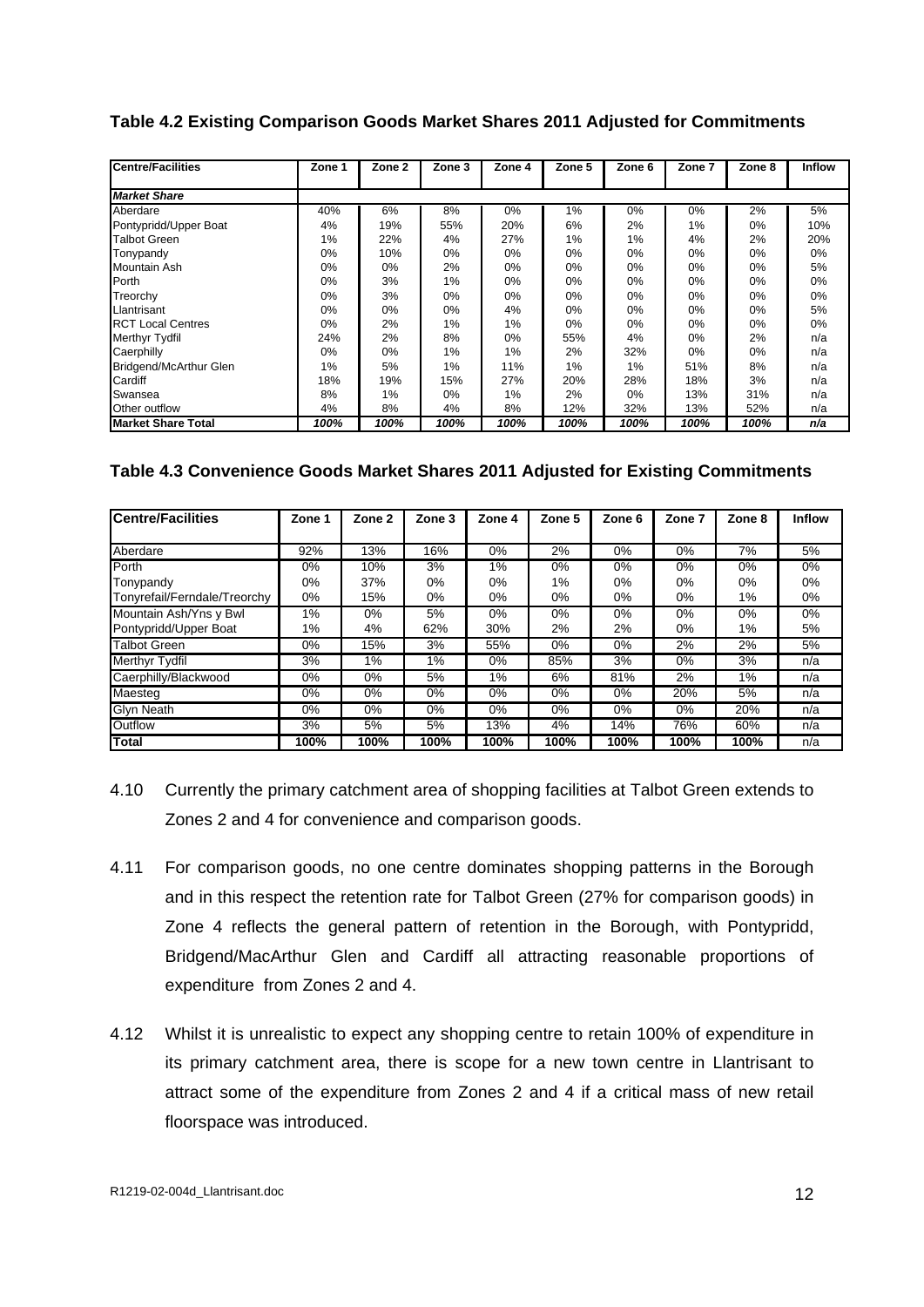- 4.13 The benefits of increasing the level of expenditure retention (increasing market share) in Zones 2 and Zone 4 could be more sustainable shopping patterns with local residents not travelling as far to undertake their food and non-food shopping, and an
- increase in local employment opportunities.<br>4.14 The disbenefit of an increased market share could be reduced trade in other centres, which may impact upon the vitality and viability of those centres. Furthermore, if the catchment area of shopping facilities in the Talbot Green/Llantrisant area is significantly extended, and increases trade draw from beyond Zones 2 and 4, this could run counter to sustainability arguments in favour of increased retention, i.e. it would encourage longer car borne trips.
- 4.15 Therefore there is a fine balancing act in considering what is an appropriate levelof development and increased market share within Zones 2 and 4, through new provision at Llantrisant.

## **The Llantrisant Proposal**

- 4.16 Interest has been shown through the LDP process in creating a new 'town centre' for Llantrisant to the north of the retail centre of Pontyclun to support the recent and future high levels of housing growth in the area. The intended role and function of this proposed centre is at yet unknown.
- 4.17 Pontyclun currently offers only lower order comparison retailing, limited convenience retailing and a high proportion of service uses. It is appropriate to consider the feasibility and impact of introducing higher order comparison goods shopping and a new large food store in the area.
- 4.18 Three different scenarios have been considered based on different levels of uplift in market share. These scenarios have been explored below and then translated into a
- floorspace capacity figure for the new town centre. 4.19 The consequential impact of this uplift in market share on other centres is also considered, i.e. trade diversion and impact on surrounding centres and commitments (e.g. Pontypridd and Angharad Walk) in the Borough. The adjustments to market shares are based on judgement, although they have been informed by assessing the changes in market share that occurred before and after the redevelopment of the Talbot Green Retail Park.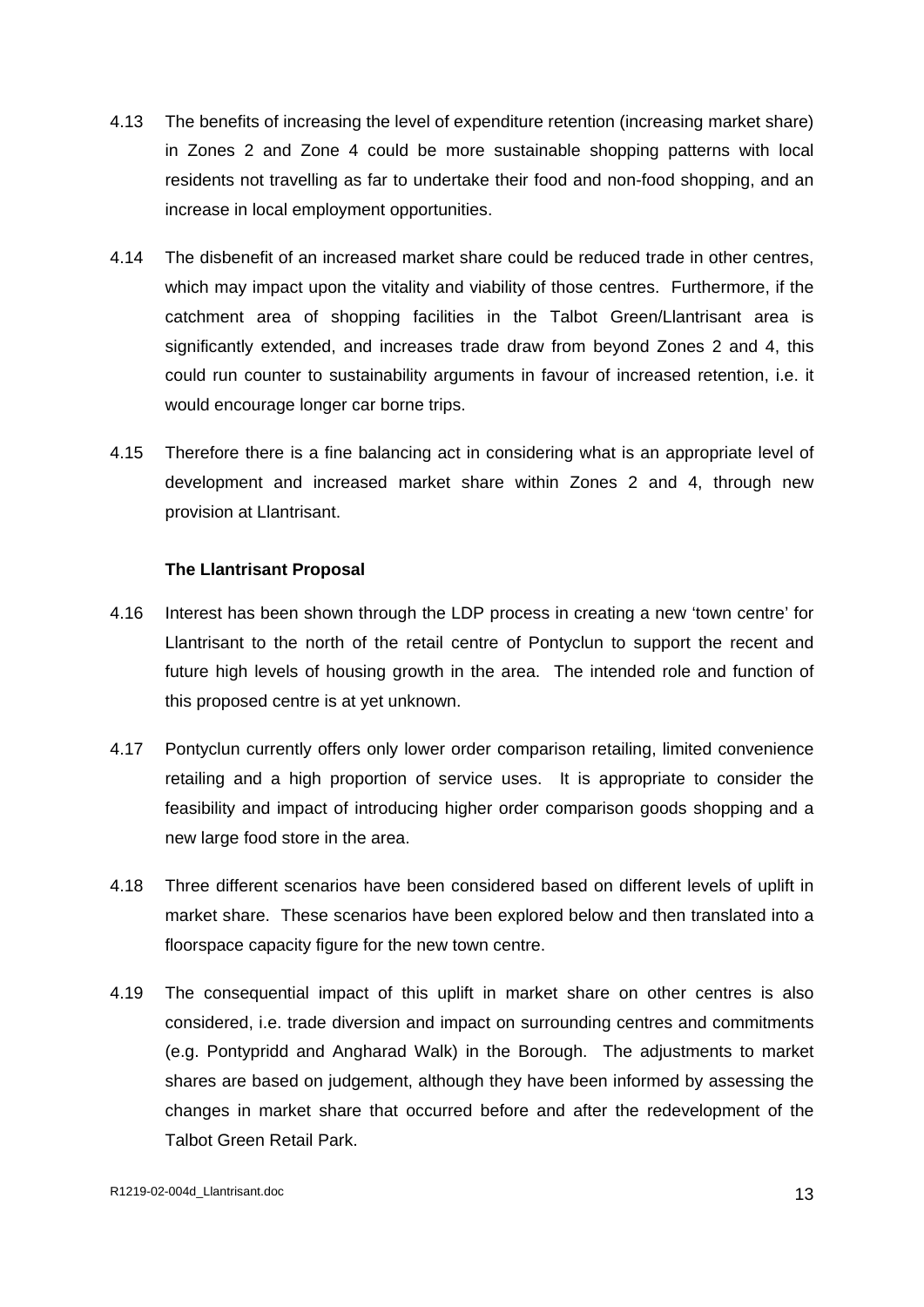4.20 It is assumed that, if pursued through the LDP, the new town centre will have a design year of 2016, with implementation in the period 2011 to 2016.

## **Convenience Goods**

- 4.21 As shown in Table 4.3, it is currently projected that the convenience goods retention rate will be 55% in Zone 4 at 2011. An increase in market share in this zone could result in more sustainable patterns of shopping. We have considered two scenarios whereby the retention rate is increased to either 60% or 65% through the provision of
- a new large food store in the proposed town centre, as shown in Tables 4.4 4.5.<br>4.22 It is anticipated that a new food store should be capable of increasing expenditure retention in Zone 4, and should also relieve existing congestion in the Talbot Green Tesco.

| <b>Centre/Facilities</b>       |                |             |                           |               |                                               |                  | Zone 1 Zone 2 Zone 3 Zone 4 Zone 5 Zone 6 Zone 7 Zone 8 Inflow |               |                       |
|--------------------------------|----------------|-------------|---------------------------|---------------|-----------------------------------------------|------------------|----------------------------------------------------------------|---------------|-----------------------|
|                                |                |             |                           |               |                                               |                  |                                                                |               |                       |
|                                |                |             |                           |               |                                               |                  |                                                                |               |                       |
| Aberdare                       | 92%            | 13%         |                           |               |                                               | 177 <sub>0</sub> |                                                                |               |                       |
|                                | <b>U70</b>     |             |                           |               |                                               |                  |                                                                |               |                       |
| pnypandy                       | . U / 0        | <b>JJ70</b> |                           |               |                                               |                  |                                                                | <b>v</b> /    |                       |
| Tonyrefail/Ferndale/Treorchy   | U% U           | 14%         | $\mathbf{U}$ $\mathbf{V}$ |               |                                               |                  |                                                                |               | $\mathbf{U}$ $\alpha$ |
| Mountain Ash/Yns y Bwl         |                |             |                           |               |                                               |                  |                                                                |               |                       |
|                                |                |             |                           |               |                                               |                  |                                                                |               |                       |
| Pontypridd/Upper Boat          |                |             |                           | -30%          |                                               |                  |                                                                |               |                       |
| Talbot Green<br>Merthyr Tydfil |                | $20\%$      |                           |               |                                               |                  |                                                                |               |                       |
|                                |                |             |                           |               |                                               |                  |                                                                |               |                       |
| Caerphilly/Blackwood           | $\frac{19}{6}$ |             |                           |               |                                               |                  |                                                                |               | n/a                   |
| viaeste                        |                |             |                           |               |                                               |                  |                                                                |               |                       |
| Glvn Neath                     |                |             |                           |               |                                               |                  |                                                                |               |                       |
|                                |                |             |                           |               |                                               |                  |                                                                |               |                       |
|                                |                |             |                           |               |                                               |                  |                                                                |               |                       |
|                                |                | 100% 100%   | $100\%$                   | 100% <b>1</b> | $\parallel$ 100% $\parallel$ 100% $\parallel$ |                  | 100%                                                           | $100\%$ $n/a$ |                       |

**Table 4.4 Projected Convenience Goods Market Shares at 2016 – Scenario 1**

## **Table 4.5 Projected Convenience Goods Market Shares at 2016 – Scenario 2**

| <b>Centre/Facilities</b>     |      |      |  |             |      | Zone 1   Zone 2   Zone 3   Zone 4   Zone 5   Zone 6   Zone 7   Zone 8   Inflow |                   |  |
|------------------------------|------|------|--|-------------|------|--------------------------------------------------------------------------------|-------------------|--|
|                              |      |      |  |             |      |                                                                                |                   |  |
|                              | -92% |      |  |             |      |                                                                                |                   |  |
|                              |      |      |  |             |      |                                                                                |                   |  |
|                              |      | 74%  |  |             |      |                                                                                |                   |  |
| Tonyrefail/Ferndale/Treorchy |      | 14%  |  |             |      |                                                                                |                   |  |
| Mountain Ash/Yns y Bwl       |      |      |  |             |      |                                                                                |                   |  |
| 'ontypridd/Upper Boat        |      |      |  |             |      |                                                                                |                   |  |
| <b>Talbot Greer</b>          |      |      |  |             |      |                                                                                |                   |  |
| <b>Terthyr Tydfil</b>        |      |      |  | OO 70       |      |                                                                                |                   |  |
| Caerphilly/Blackwood         |      |      |  |             |      |                                                                                |                   |  |
|                              |      |      |  |             |      | <b>ZU70</b>                                                                    |                   |  |
| Glvn Neath                   |      |      |  |             |      |                                                                                |                   |  |
|                              |      |      |  |             |      |                                                                                |                   |  |
|                              | 100% | 100% |  | <b>100%</b> | 100% |                                                                                | <b>100% I</b> n/a |  |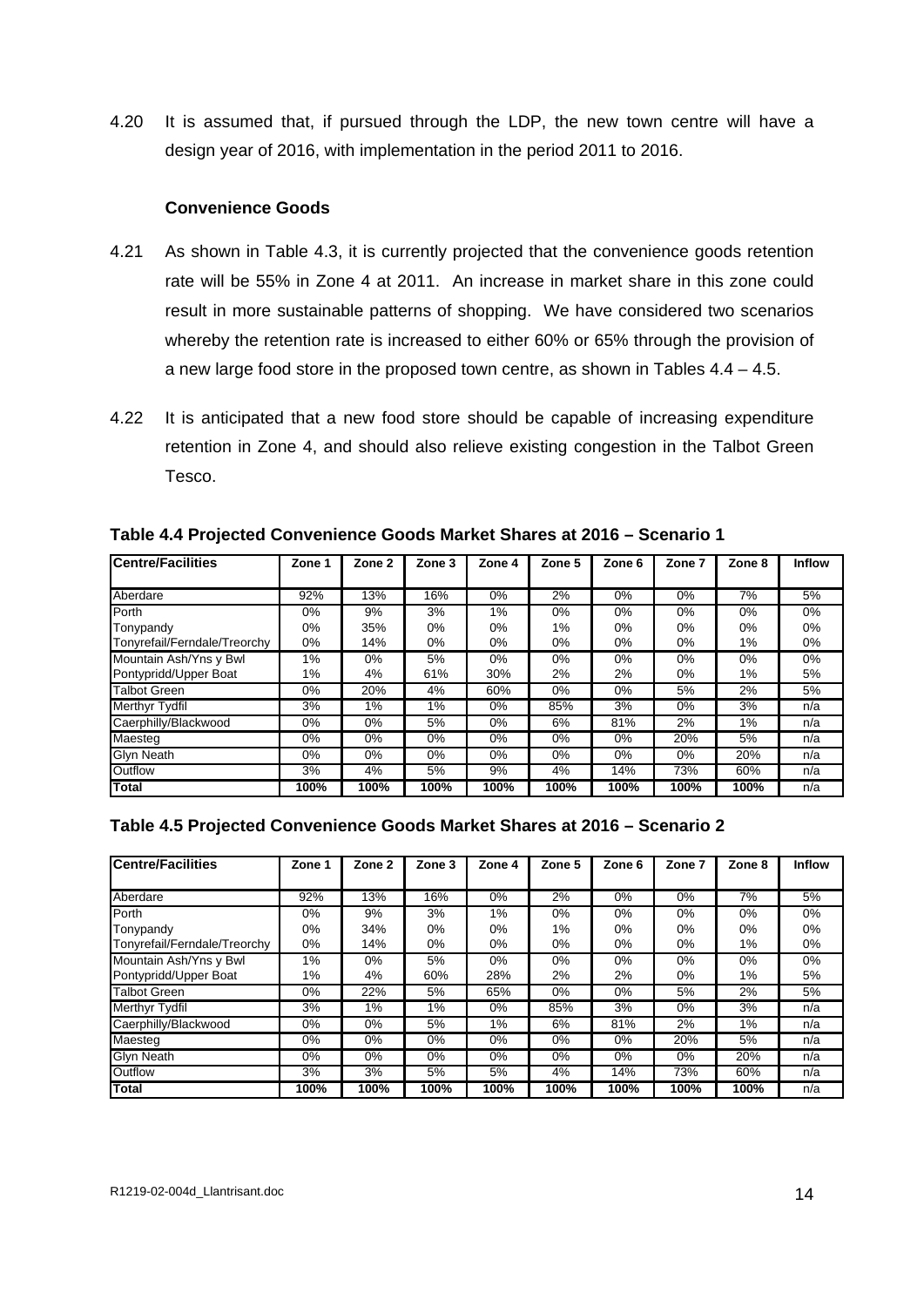- 4.23 Within Scenario 1, in addition to the uplift in market share in Zone 4 (55% to 60%) assumed through the introduction of a new large food store, an uplift in the market share in Zone 2 (15% to 20%) is assumed and a small increase in market share of
- Zone 3 is assumed (3% to 4%).<br>4.24 Within Scenario 2 there is a slightly higher increase in market share in Zone 4 (55% to 65%). The increase in zone 2 is 15% to 22%, and 3% to 5% in Zone 3.

## **Comparison Goods**

4.25 The NLP study currently projects at 2016 Zone 4 will have a comparison goods retention rate of 27%. We have considered three scenarios whereby the retention rate in Zone 4 is increased to 35%, 40% and 45% as shown in Tables  $4.7 - 4.9$ below. The contract of the contract of the contract of the contract of the contract of the contract of the contract of the contract of the contract of the contract of the contract of the contract of the contract of the con

| <b>Centre/Facilities</b>               |       |                | Zone 1   Zone 2   Zone 3   Zone 4   Zone 5   Zone 6   Zone 7   Zone 8   Inflow |     |      |                              |           |     |  |
|----------------------------------------|-------|----------------|--------------------------------------------------------------------------------|-----|------|------------------------------|-----------|-----|--|
| <b>Market Share</b>                    |       |                |                                                                                |     |      |                              |           |     |  |
| Aberdare                               | 40%   |                |                                                                                |     |      |                              |           |     |  |
|                                        | 4%    | 18%            | ່ວວ%                                                                           |     | O%   |                              |           |     |  |
| Pontypridd/Upper Boat<br> Talbot Green |       | 25%            |                                                                                |     |      |                              |           |     |  |
| Tonypandy                              | 0%    |                |                                                                                |     |      |                              |           |     |  |
| Mountain Ash                           | 0%    | - 0%           |                                                                                |     | 0%   | <b>U70</b>                   | -0%       |     |  |
| orth                                   | 0%    | ە7%            |                                                                                |     | U%   | U70                          | <b>0%</b> | 0%  |  |
| l reorchy                              | 0%    | 70- ي          |                                                                                |     | U%   | <b>U70</b>                   | U%        |     |  |
| Llantrisant                            | U%    | U%             |                                                                                |     | U 70 |                              |           |     |  |
| <b>RCT Local Centres</b>               | 0%    |                |                                                                                |     |      |                              |           |     |  |
| Merthyr Tydfil                         | 24%   | $\sim$ 70      |                                                                                |     |      |                              |           |     |  |
|                                        | 0%    |                |                                                                                |     | 270  |                              | U%        | 0%  |  |
| Caerphilly<br>Bridgend/McArthur Glen   | $1\%$ |                |                                                                                |     |      |                              |           |     |  |
| ardiff;                                | 18%   | 19%            | 15%                                                                            | 25% | 200/ |                              |           |     |  |
| Swansea                                | 8%    |                |                                                                                |     | 270  |                              |           | 31% |  |
| Other outflow                          |       |                |                                                                                |     |      | 32%                          | 13%       | 52% |  |
| <b>Market Share Total</b>              |       | 100% 100% 100% |                                                                                |     |      | 100% 100% 100% 100% 100% n/a |           |     |  |

**Table 4.7 Projected Comparison Goods Market Share at 2016 (Scenario 1)**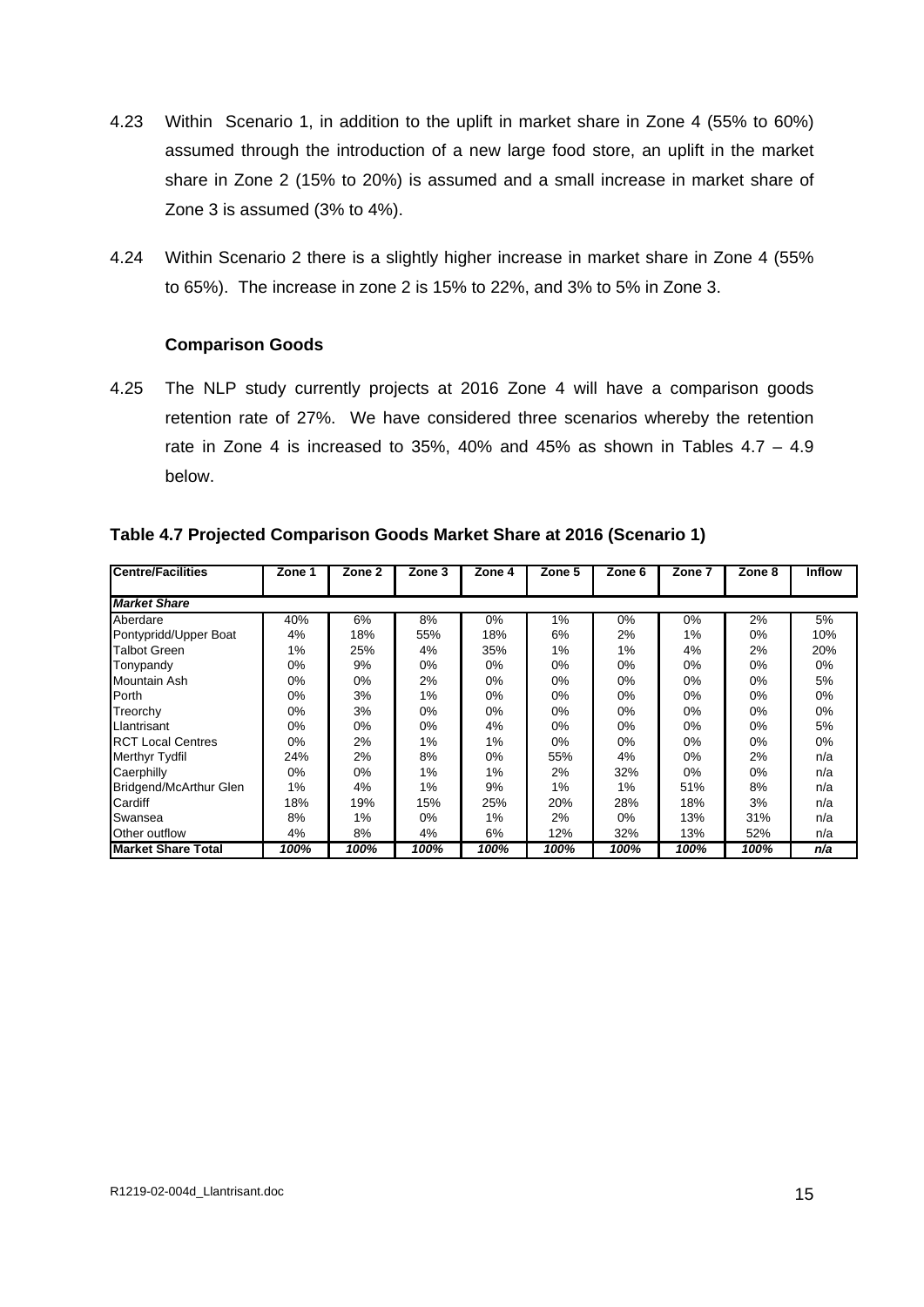| <b>Centre/Facilities</b>                   | Zone 1             | Zone 2 Zone 3   |      |      |      |              |          |               | 3 Zone 4 Zone 5 Zone 6 Zone 7 Zone 8 Inflow |
|--------------------------------------------|--------------------|-----------------|------|------|------|--------------|----------|---------------|---------------------------------------------|
|                                            |                    |                 |      |      |      |              |          |               |                                             |
| <b>Market Share</b>                        |                    |                 |      |      |      |              |          |               |                                             |
| Aberdare                                   | 40%                |                 |      |      |      |              |          |               |                                             |
|                                            |                    | 10%             | 53%  |      |      |              |          |               |                                             |
| Pontypridd/Upper Boat<br> Talbot Green     |                    | 30%             |      | 4U%  |      |              | 470      | Z 70          | 20%                                         |
| Tonypandy                                  |                    |                 |      |      |      |              |          |               |                                             |
| Mountain Ash                               |                    |                 |      |      |      |              |          |               |                                             |
| 'orth                                      |                    | $\mathcal{O}/0$ |      |      |      |              |          | -0%           |                                             |
| Freorchy                                   | U70                | - J / 0         |      |      |      |              |          | $0\%$         |                                             |
| Llantrisant                                |                    | $U$ %           |      |      |      | <b>U70</b>   | $\cup$ / | U70           | 0 / ن                                       |
|                                            |                    |                 |      |      |      |              |          | $\cup$ /0     |                                             |
| <b>RCT Local Centres</b><br>Merthyr Tydfil | <b>U</b> /0<br>24% |                 |      |      | .OO7 | -470         |          |               |                                             |
|                                            |                    | 70 کے           |      |      |      |              |          | $\sim$ /0     |                                             |
| Caerphilly<br>Bridgend/McArthur Glen       |                    |                 |      |      |      |              |          |               |                                             |
|                                            |                    |                 | 14%  | 23%  |      |              |          |               |                                             |
| ardiff                                     | 18%                | 18%             |      |      |      |              |          |               |                                             |
| Swansea                                    |                    |                 |      |      |      |              |          |               |                                             |
| Other outflow                              |                    |                 |      |      |      | 32%          | 13%      | 52%           |                                             |
| <b>Market Share Total</b><br>_____         | 100%               | $\vert$ 100%    | 100% | 100% | 100% | $\vert$ 100% |          | 100% 100% n/a |                                             |

**Table 4.8 Projected Comparison Goods Market Share at 2016 (Scenario 2)**

## **Table 4.9 Projected Comparison Goods Market Share at 2016 (Scenario 3)**

| <b>Centre/Facilities</b>             |         | Zone 1   Zone 2   Zone 3   Zone 4   Zone 5   Zone 6   Zone 7   Zone 8   Inflow |       |              |            |      |             |              |     |
|--------------------------------------|---------|--------------------------------------------------------------------------------|-------|--------------|------------|------|-------------|--------------|-----|
|                                      |         |                                                                                |       |              |            |      |             |              |     |
| <b>Market Share</b>                  |         |                                                                                |       |              |            |      |             |              |     |
|                                      |         |                                                                                |       |              |            |      |             |              |     |
| Aberdare                             |         |                                                                                |       |              |            |      |             |              |     |
| Pontypridd/Upper Boat                | 4%      |                                                                                |       | 15%          |            |      |             |              |     |
| Talbot Green                         | - 5%    |                                                                                | 20%   | 45%          |            |      | 1070        | <b>J70</b>   | 25% |
|                                      | $U\%$   |                                                                                |       |              |            |      |             |              |     |
| Tonypandy<br>Mountain Ash            |         |                                                                                |       |              |            |      |             |              |     |
|                                      | U%      |                                                                                |       |              |            |      |             |              |     |
|                                      | U%      |                                                                                |       |              |            |      |             |              |     |
| l reorchy                            | $U\%$   | <b>U</b> /0                                                                    | U%    |              |            |      |             |              |     |
| Llantrisant                          | 0%      | U%                                                                             | $0\%$ |              |            |      |             |              |     |
| <b>RCT Local Centres</b>             | $U\%$   | $\sim$ 70                                                                      |       |              |            |      |             | <b>U</b> / 0 |     |
| Merthyr Tydfil                       | 23%     | 270                                                                            | 6%    |              | <u>ეაჯ</u> |      |             |              |     |
|                                      | $U\%$   |                                                                                |       |              |            | 31%  | <b>U</b> /0 | $\cup$ /0    |     |
| Caerphilly<br>Bridgend/McArthur Glen |         |                                                                                |       |              |            |      | 50%         |              |     |
|                                      | - 1%    | 4%                                                                             |       |              |            |      |             |              |     |
| ardıtt;                              |         |                                                                                | 13%   |              | 19%        |      |             |              |     |
| Swansea                              | ୪%      |                                                                                |       |              |            |      |             |              |     |
| Other outflow                        | 4%      |                                                                                |       |              |            | 31%  | 1 በ%        | 51%          |     |
| Market Share Total                   | $100\%$ | $\frac{100\%}{100\%}$                                                          | 100%  | <u>100% </u> | 100%       | 100% | 100%        | 100%         | n/a |

- 4.26 In addition to uplifts in the market share of Zone 4 and consequential reductions in trade draw to other zones, some adjustments to the trade draw from other zones to
- Zone 4 have also been assumed, varying for each scenario.<br>4.27 Scenario 1 would have a predominantly local impact on market shares, Scenario 2 would predominantly affect the southern half of the Borough and Scenario 3 would have a sub-regional impact which would also result in increased inflow from beyond the study area.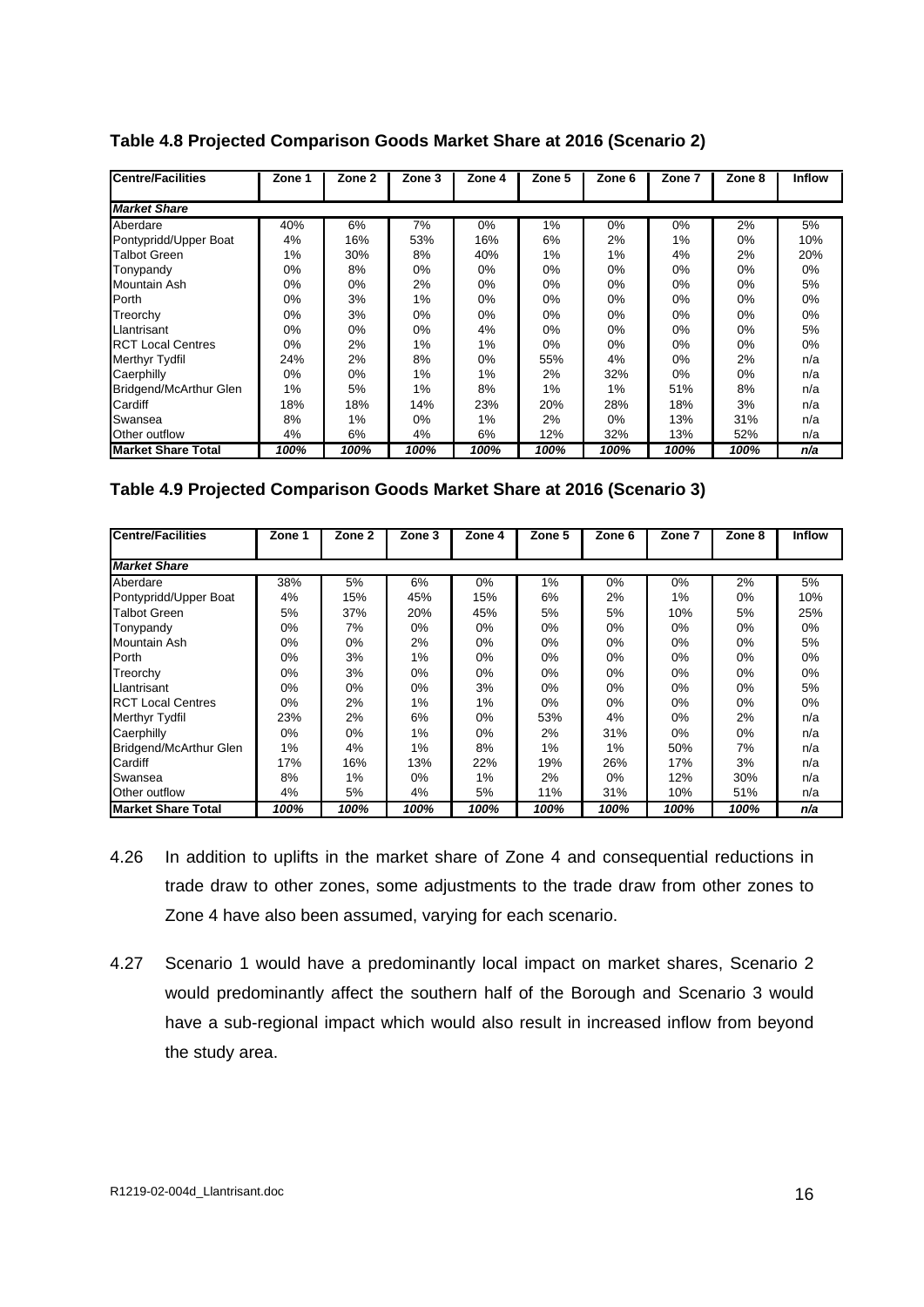## **Floorspace Capacity**

- 4.28 The uplifts in market share will make more expenditure available in Zone 4, which in turn could support new convenience and comparison goods floorspace.
- 4.29 It has been assumed that the new food store would be operated by one of the top four operators - Morrisons, Tesco, Asda and Sainsburys (although it is unlikely to be Tesco given the proximity to their Talbot Green store). An average convenience turnover density of £12,500 per sq m has been assumed.
- 4.30 For convenience goods, the two different market share scenarios would support the following amounts of convenience floorspace:

|                                    |         | Scenario 1   Scenario 2 |
|------------------------------------|---------|-------------------------|
|                                    |         |                         |
|                                    |         |                         |
| Surplus convenience expenditure £M | £37.68  | £46.35                  |
| Turnover density £ per sq m        | £12,500 | £12,500                 |
| Net convenience floorspace sq m    | 3,015   | 3,708                   |

# **Table 4.10 Convenience Floorspace Capacity in Zone 4**

- 4.31 It should be noted that this relates to net convenience goods only. The total store size will be dependant on the net to gross ratio and the amount of comparison goods.
- 4.32 Both of these sizes of store would be attractive to the main operators and would meet the main food shopping needs of local residents.
- 4.33 The size of store should be viewed in the context of the existing Tesco at Talbot Green, which has a net convenience floorspace of 3,375 sq m and a total net floorspace of 7,180 sq m. Therefore either store size scenario would be capable of competing with the Tesco store.
- 4.34 For comparison goods, the three different scenarios have been explored with differing levels of uplift in market share. The following quantum of floorspace for each scenario is shown below, assuming a turnover density of £5,000 per sq m and a net to gross ratio of 70%: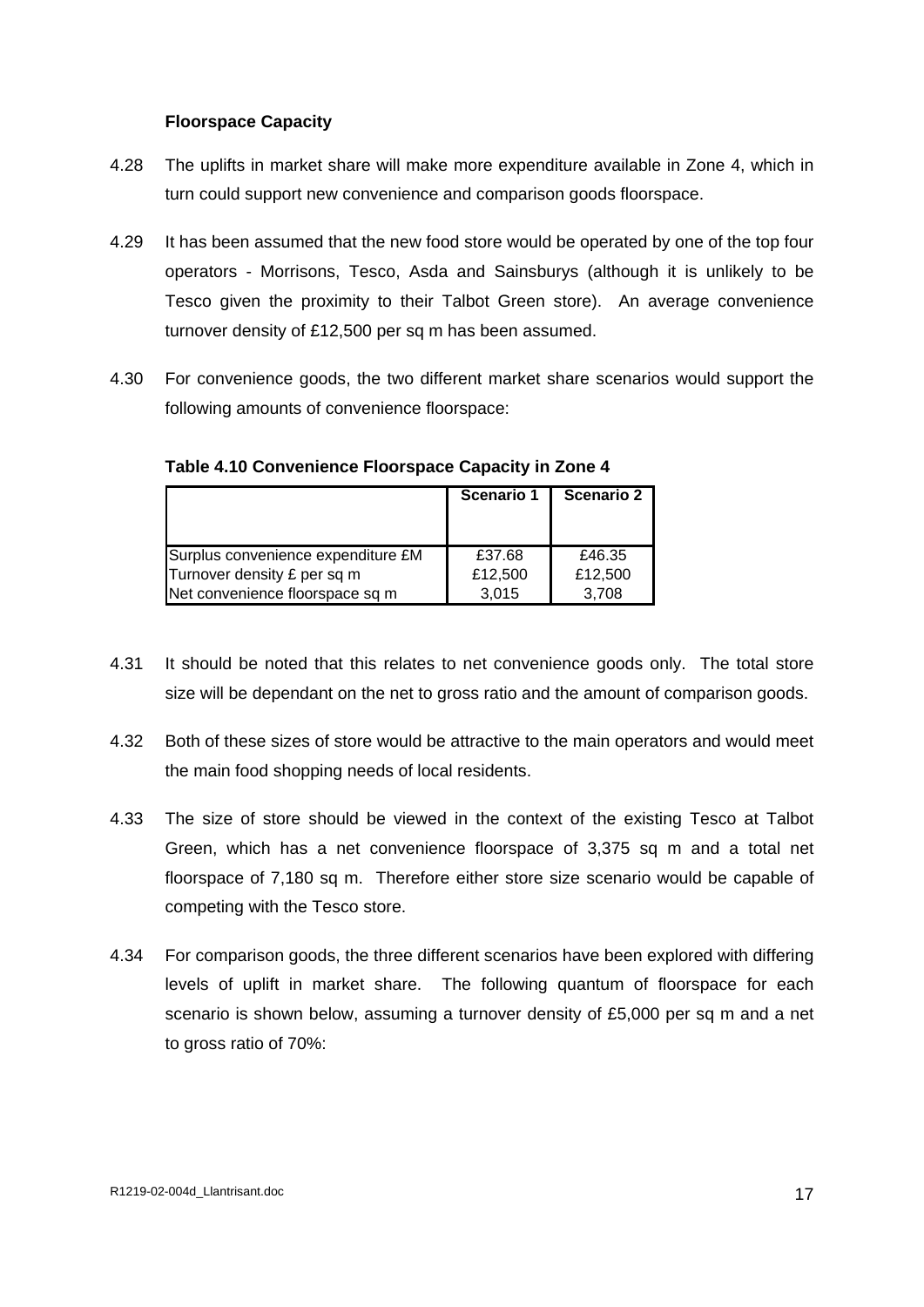|                                   | Scenario <sup>-</sup> | Scenario 2 Scenario 3 |         |
|-----------------------------------|-----------------------|-----------------------|---------|
| Surplus comparison expenditure £M | £60.96                | £97.68                | £224.51 |
| Turnover density £ per sq m       | £5,000                | £5,000                | £5,000  |
| Net comparison floorspace sq m    | 12,192                | 19,536                | 44,902  |
| Gross comparison floorspace sq m  | 17,417                | 27,909                | 64,146  |

## **Table 4.11 Comparison Floorspace Capacity in Zone 4**

- 4.35 The introduction of around 17,500 sq m gross of comparison retailing, could be supported under Scenario 1 which would place the new town centre at a similar level to Aberdare in the retail hierarchy. In this respect it would predominantly serve residents of Zone 4 and would have some influence on Zone 2.
- 4.36 The quantum of floorspace that could be supported under Scenario 2 would be similar to the quantum of floorspace in Pontypridd once the Angharad Walk scheme is implemented, and the new town centre would be a relatively large centre in the hierarchy. In this respect it would primarily serve residents of Zone 2 and 4.
- 4.37 The quantum of floorspace that could be supported under Scenario 3 would amount to a new sub-regional centre being created in Llantrisant, which would serve all of the Borough and surrounding areas. It would be the largest centre in the Borough.

## **Impact Assessment**

- 4.38 It is important to consider what the impact of the various market share scenarios will be on the other centres in the Borough, before a recommendation on appropriate quantum of floorspace can be made. The figures above show a theoretic level of floorspace that could be supported if the uplifts in market share outlined above were achieved. However, this uplift in market share will result in trade diversion from other centres. The acceptability of each scenario needs to be tested.
- 4.39 At this stage it is difficult to accurately assess the likely impact of each scenario because the precise nature of retail development is not known. The analysis below provides a broad brush assessment of the potential levels of trade diversion and impact. If and when more detailed proposals emerge a more detail assessment of impact will need to be prepared.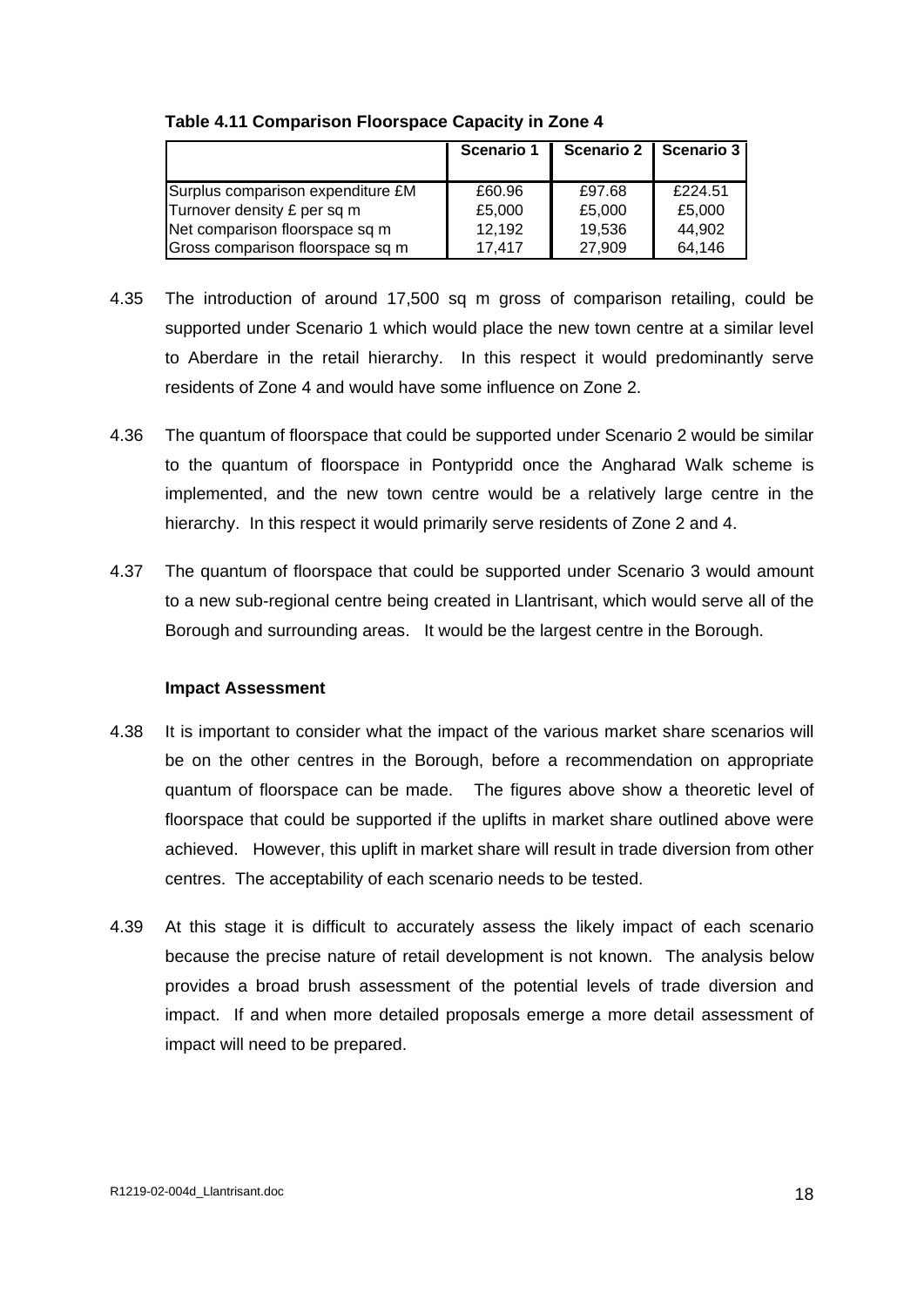#### Convenience Goods

4.40 The reduction in convenience goods turnover from different centres as a result of a new food store in Llantrisant is assessed in terms of impact on the centre in Table 4.12 below.

|        | turnover                                                          | *   turnover      | turnover |         |
|--------|-------------------------------------------------------------------|-------------------|----------|---------|
| Zone   | 2016 £M (a)   2016 £M (1)   2016 £M (2)   Impact (1)   Impact (2) |                   |          |         |
| ∠one   | £91.10                                                            |                   |          | J.V /0  |
| Zone 2 | £80.05                                                            | £75.17            | £73.95   | $-7.6%$ |
| Zone 3 | £94.47                                                            | £93.73            | £90.85   | $-3.8%$ |
| Zone 4 | £82.26                                                            | COG EO<br>ົ້ນບ.ບວ | 0.405    |         |

| Table 4.12 Impact of Convenience Goods Scenarios at 2016 |  |
|----------------------------------------------------------|--|
|                                                          |  |

(a) turnover without proposal

(1) turnover/impact scenario 1

(2) turnover/impact scenario 2

- 4.41 Taking into account existing commitments in Tonypandy (Asda) and a supermarket in Pontypridd, there is already estimated to be an over-supply of convenience provision
- in these parts of the Borough at 2011. 4.42 Whilst <sup>a</sup> new food store in Llantrisant under Scenario <sup>1</sup> would slightly exacerbate this deficit in expenditure in Zone 2 by 2016 it would mainly compete with the new out of centre Asda in Tonypandy. It is considered that the benefits of relieving congestion and meeting future need in Zone 4 could outweigh this impact on large food stores in Zone 2.
- 4.43 Scenario 2 has a slightly wider and higher impact on Tonypandy, but is still considered to be within an acceptable level.
- 4.44 Either size store would therefore be acceptable within Llantrisant provided that no further large food stores are permitted in Zones 2 or 4.

#### Comparison Goods

4.45 The reduction in comparison goods turnover of different centres as a result of a new town centre in Llantrisant is assessed in terms of impact Borough centres in Table 4.13 below.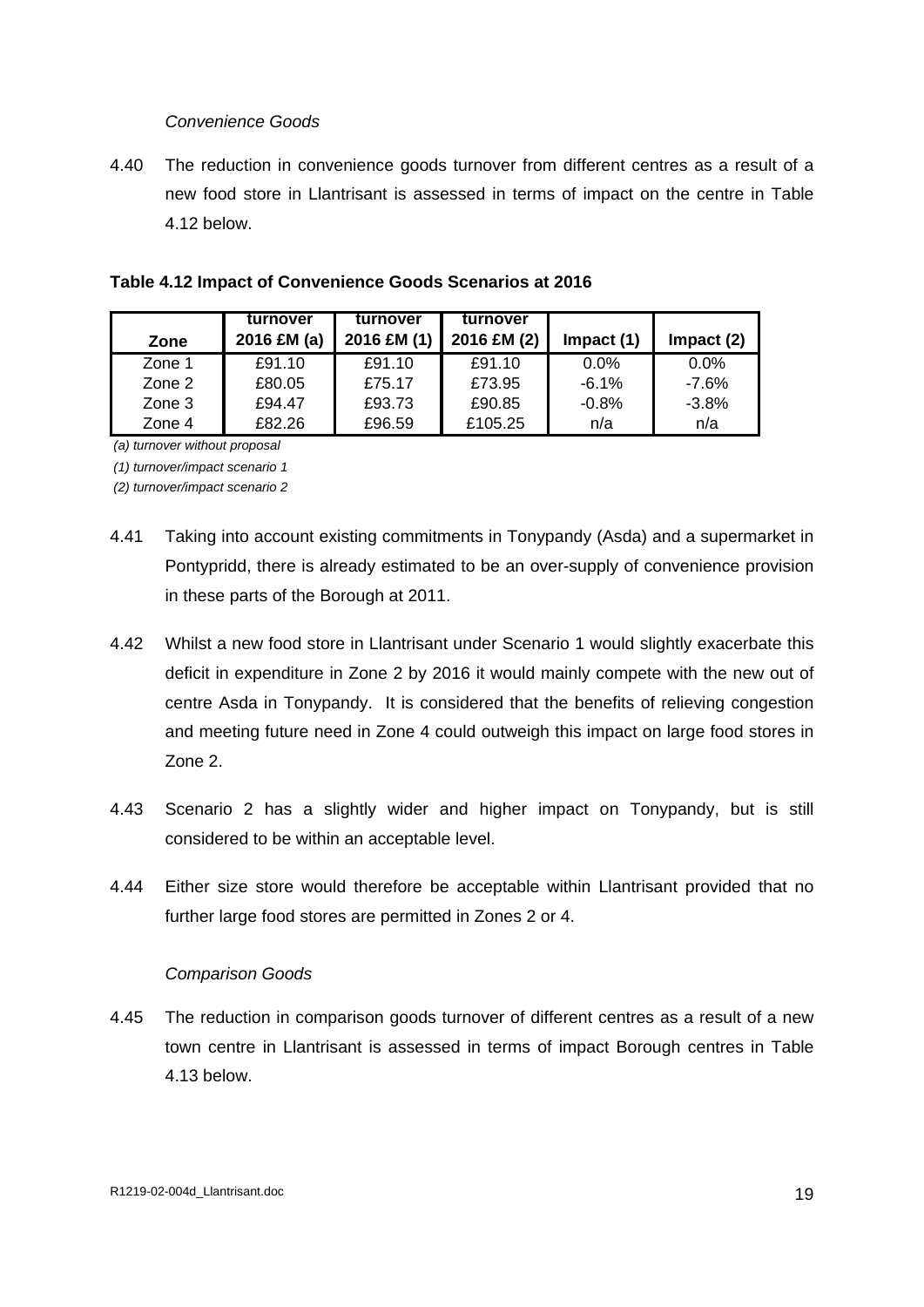| Table 4.13 Impact of Comparison Goods Scenarios at 2016 |
|---------------------------------------------------------|
|---------------------------------------------------------|

|         | turnover turnover                                                                            | turnover turnover |      |  |           |
|---------|----------------------------------------------------------------------------------------------|-------------------|------|--|-----------|
|         | 2016 £M (a)   2016 £M (1)   2016 £M (2)   2016 £M (3)   Impact (1)   Impact (2)   Impact (3) |                   |      |  |           |
| £84.03  |                                                                                              | £82.49            |      |  | -9.8%     |
| £40.26  | 0.0701                                                                                       | £35.41            |      |  | $-18.1%$  |
| LZZJ.00 | 0.016M <sup>2</sup>                                                                          |                   | C1QA |  | $-17.7\%$ |
|         | ∟∠ບອ.ບ                                                                                       |                   | 0222 |  |           |

(a) turnover without proposal

(1) turnover/impact scenario 1

(2) turnover/impact scenario 2

(3) turnover/impact scenario 3

#### Scenario 1 anno 1000 anno 1000 anno 1000 anno 1000 anno 1000 anno 1000 anno 1000 anno 1000 anno 1000 anno 1000

- 4.46 Scenario 1 would involve around 17,500 sq m of new comparison goods floorspace which would primarily serve Zones 2 and 4. Under Scenario 1 the main impact at 2016 will be on Zone 2, however, it is not likely to worsen the impact that the comparison goods commitments of Asda Tonypandy and Ynys Fields would have on the zone at 2011.
- 4.47 Zone 3 will experience some impact however, the centre would be smaller than an extended Pontypridd and it is not considered that Scenario 1 would jeopardise the implementation of Angharad Walk or unduly affect the vitality and viability of Pontypridd.
- 4.48 The current average turnover density of comparison goods floorspace in Zone 2 is £1,771 per sq m and £4,723 per sq m in Zone 3. Under Scenario 1 the turnover density in both zones will be above this 2007 level at 2016, demonstrating that the impact on both zones will be offset by growth in available expenditure. The disbenefits of trade diversion/impacts of Scenario 1 should be acceptable given the benefits of increased retention in Zone 4. This is conditional, however, on no further significant levels of comparison goods floorspace being permitted in zones 2, 3 or 4 before 2016.

#### Scenario 2 anno 2008. Il suoi suoi suomen valtamanten valtamanten valtamanten valtamanten valtamanten valtaman

4.49 Scenario 2 would involve the creation of around 28,000 sq m gross of comparison goods floorspace, creating a centre 60% greater than the size of scenario 1. Under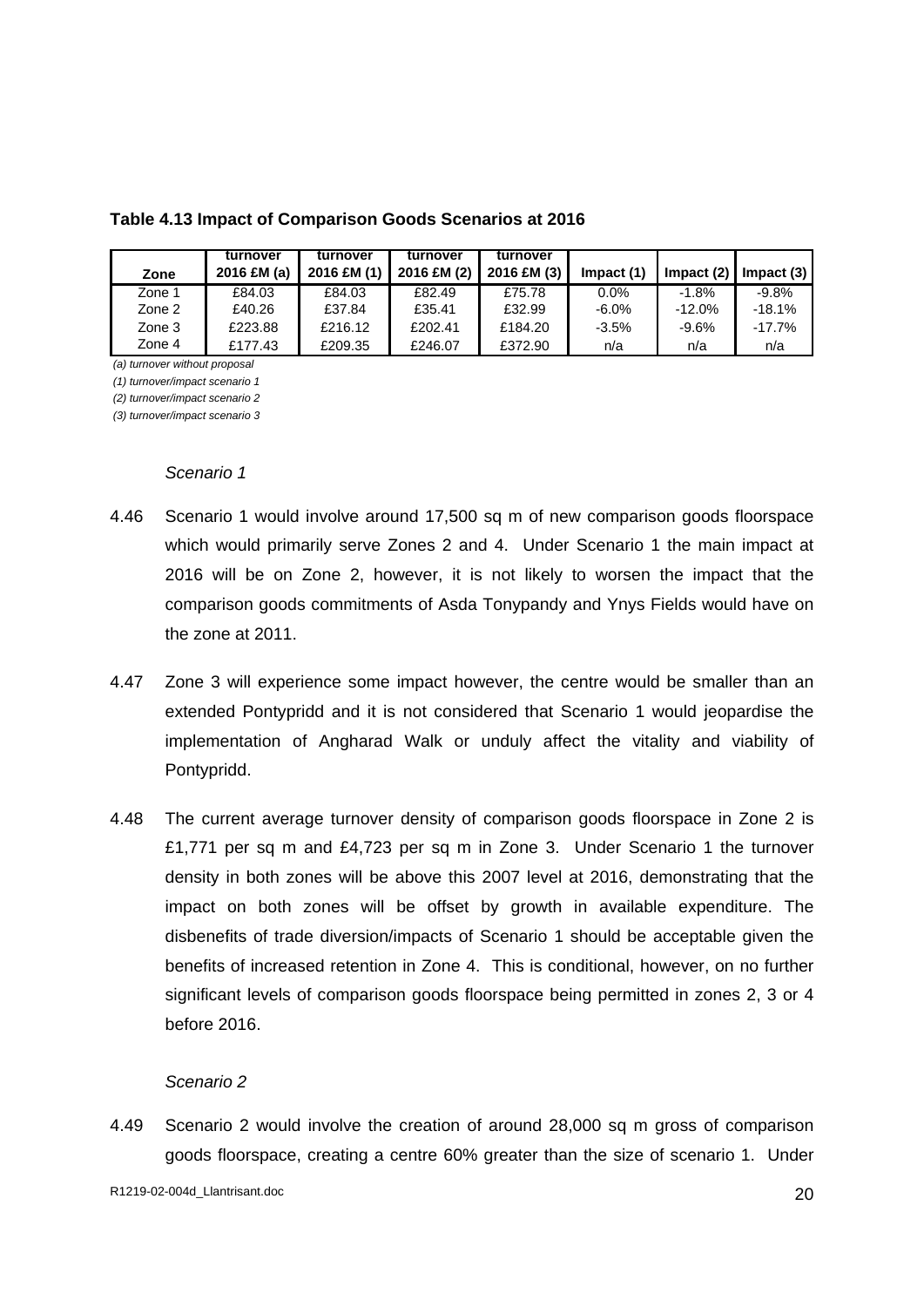Scenario 2, the main impact is again on Zone 2 although the impacts would extend to other centres as well, because the primary catchment area of the proposal would be

- more extensive.<br>4.50 The impact would be such that the average turnover densities of comparison goods floorspace in Zone 2 would be around 2% lower than current 2007 levels.
- 4.51 Whilst this is unlikely to unduly harm the vitality and viability of centres within each zone it could have implication for the timing and delivery of Angharad Walk, and demonstrates that Scenario 2 is on the limits of acceptability in terms of impact on other centres in the Borough. Further impact on Pontypridd is only avoided if Angharad Walk is implemented before Scenario 2 as both centres would then offer a similar quantum of floorspace and therefore would have only limited overlap in their catchment areas.

## Scenario 3 anno 2008. Il altre a control della contratta della contratta della contratta di unitato di unitato di unitato di unitato di unitato di unitato di unitato di unitato di unitato di unitato di unitato di unitato d

- 4.52 Under Scenario 3 the impact would be felt across the Borough. The quantum of floorspace suggested in this scenario would be in the realms of a sub-regional centre and the impact would extend beyond the Borough.
- 4.53 The level of impact on Zone 2 is considered unacceptable and the viability of the new Angahrad Walk scheme in Zone 3 could be compromised. The impact would be such that average comparison goods turnover density levels Zone 2 at 2016 would be around 10% below current 2007 levels and 16% below in Zone 3.
- 4.54 It is considered that the impacts of Scenario 3 are not justifiable and would be contrary to Assembly policy.

#### **Qualitative Issues**

- 4.55 Whilst the introduction of additional retailing is likely to affect existing market shares, the precise influence of the centre will be affected by qualitative factors such as size of shop units, range of goods sold, types of operator and quality of product.
- 4.56 Under comparison goods Scenario 1 it is envisaged that a new town centre would comprise an additional c.15,000 sq m gross of comparison goods floorspace (in addition to c.2,500 sq m of comparison floorspace in a new food store). The impacts of this quantum of floorspace appear reasonable, although the nature of the units